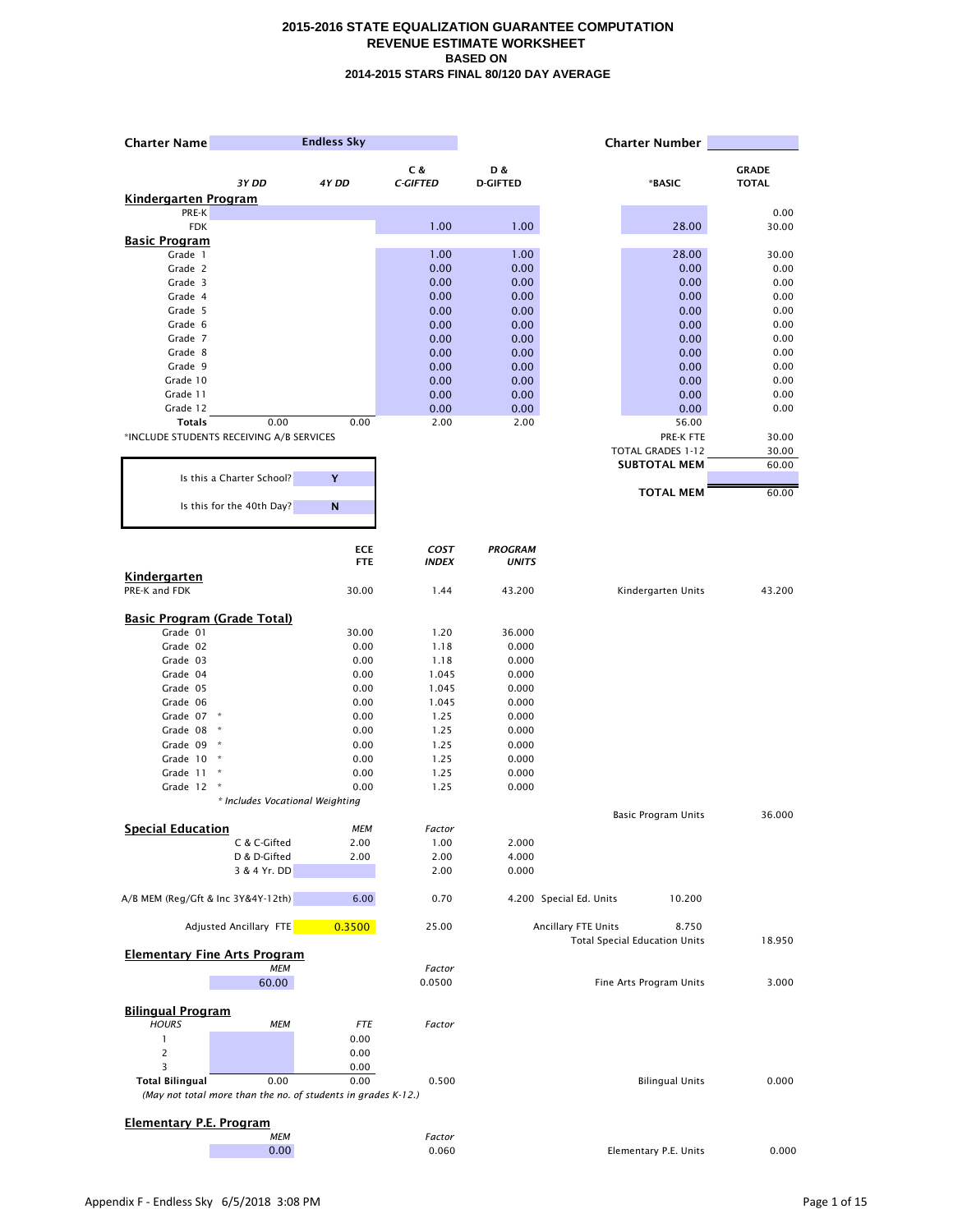|                                                                                                         | TOTAL MEMBERSHIP PROGRAM UNITS                                                                                                                                                                    | 101.150              |
|---------------------------------------------------------------------------------------------------------|---------------------------------------------------------------------------------------------------------------------------------------------------------------------------------------------------|----------------------|
|                                                                                                         | T & E Index (Oct 2014)                                                                                                                                                                            | 1.065                |
| <b>National Board Certified Teachers</b><br><i>FTE:</i><br>Factor                                       | <b>ADJUSTED PROGRAM UNITS</b>                                                                                                                                                                     | 107.725              |
| 0.00<br>1.500                                                                                           | National Board Certified Teachers Units:                                                                                                                                                          | 0.000                |
| <b>Size Adjustment Units</b>                                                                            | Charter Schools not eligible for District Size                                                                                                                                                    |                      |
| <b>UNITS</b>                                                                                            |                                                                                                                                                                                                   |                      |
| 37.500<br>Elementary/Mid/Jr. High                                                                       | School Size Adjustment Units                                                                                                                                                                      | 37.500               |
| Senior High<br>0.000<br>District Size(<4,000)<br>8.865                                                  | ter Schools not eligible for District Size<br>District Size <4,000 Adjustment Units                                                                                                               | 8.865                |
|                                                                                                         | Charter Schools not eligible for District Size                                                                                                                                                    | (8.865)              |
| District Size(<200)<br>140.000                                                                          | District Size <200 Adjustment Units                                                                                                                                                               | 140.000<br>(140.000) |
|                                                                                                         | <b>Rural Isolation Units</b>                                                                                                                                                                      | 0.000                |
| <b>MEM</b><br><b>At-Risk Units</b><br>At-risk index                                                     | New District Adjustment Units                                                                                                                                                                     | 0.000                |
| 2015-2016:<br>0.121<br>60.00                                                                            | At Risk Units                                                                                                                                                                                     | 7.260                |
| <b>Charter Schools Student Activities</b>                                                               | <b>Growth Units</b>                                                                                                                                                                               | 0.000                |
| (Districts Only)<br>МЕМ<br>Factor                                                                       |                                                                                                                                                                                                   |                      |
| 0.100                                                                                                   | <b>Charter Schools Student Activities Units</b><br>(Charters not eligible for CS Student Activities)                                                                                              | 0.000<br>0.000       |
| <b>Home School Student Activities</b>                                                                   |                                                                                                                                                                                                   |                      |
| (Districts Only)<br>МЕМ<br>Factor                                                                       |                                                                                                                                                                                                   |                      |
| 0.100                                                                                                   | Home School Student Activities Units<br>(Charters not eligible for Home School Student Activities)                                                                                                | 0.000<br>0.000       |
|                                                                                                         |                                                                                                                                                                                                   |                      |
| <b>Home School Student Program Units</b><br># of Classes<br># of Students<br>(Districts Only)<br>Factor | Home School Student Program Units<br>0.250 (Charters not eligible for Home School Student Activities)<br>(Charters not eligible for Home School Student Activities)<br><b>TOTAL PROGRAM UNITS</b> | 0.000<br>152.485     |
|                                                                                                         | Save Harmless Units                                                                                                                                                                               | 0.000                |
| <b>GROWTH &amp; SAVE HARMLESS CALCULATION DATA</b>                                                      |                                                                                                                                                                                                   |                      |
|                                                                                                         |                                                                                                                                                                                                   |                      |
| 60.00<br>2014-15 Actual 40th Day MEM:                                                                   | <b>GRAND TOTAL UNITS</b>                                                                                                                                                                          | 152.485              |
| (Enter the District Mem EXCLUDING Charter Mem)                                                          | x Unit Value                                                                                                                                                                                      | \$4,084.23           |
| 0.00<br>2015-16 Projected MEM:                                                                          |                                                                                                                                                                                                   |                      |
| (Enter the District Mem EXCLUDING Charter Mem)                                                          | <b>PROGRAM COST</b>                                                                                                                                                                               | \$622,783.81         |
| 2015-2016 Actual 40th MEM<br>0.00                                                                       |                                                                                                                                                                                                   |                      |
| (Enter the District Mem EXCLUDING Charter Mem)                                                          | <b>Non-categorical Revenue Credits:</b>                                                                                                                                                           |                      |
|                                                                                                         | Tax Levy (41110, 41113, 41114)<br>Federal Impact Aid (44103)                                                                                                                                      |                      |
|                                                                                                         | Federal Forest Reserve (44204)                                                                                                                                                                    |                      |
| <b>Save-Harmless Data</b>                                                                               | \$0.00<br><b>Total Non-Cat Rev Credits</b>                                                                                                                                                        |                      |
| 2015-2016 40th Day TOTAL PROGRAM UNITS<br>0.000<br>(Not Grand Total Program Units)                      | Less: 75% of Non-Categorical Revenue Credits                                                                                                                                                      | \$0.00               |
| Growth Data<br>2015-16 Operating Budget Calculation<br>0.000                                            | <b>Other Credits/Adjustments:</b>                                                                                                                                                                 |                      |
| Op-Bud takes 14-15 40 Day compared to 15-16 Mem Proj. FTE                                               | <b>Energy Efficiency</b>                                                                                                                                                                          |                      |
| 40th Day Calculation<br>0.000                                                                           | Energy Efficiency Renewable Bonds                                                                                                                                                                 |                      |
| Takes Prior Year 40th-Day and compares to Current Year 40th-Day                                         | <b>Other Misc Credits</b>                                                                                                                                                                         |                      |
|                                                                                                         | <b>Total Other Credits</b><br>\$0.00                                                                                                                                                              |                      |
|                                                                                                         | Less: Other Credits/Adjustments                                                                                                                                                                   | \$0.00               |
|                                                                                                         |                                                                                                                                                                                                   |                      |

(\$12,455.68)

**STATE EQUALIZATION GUARANTEE \$610,328.14**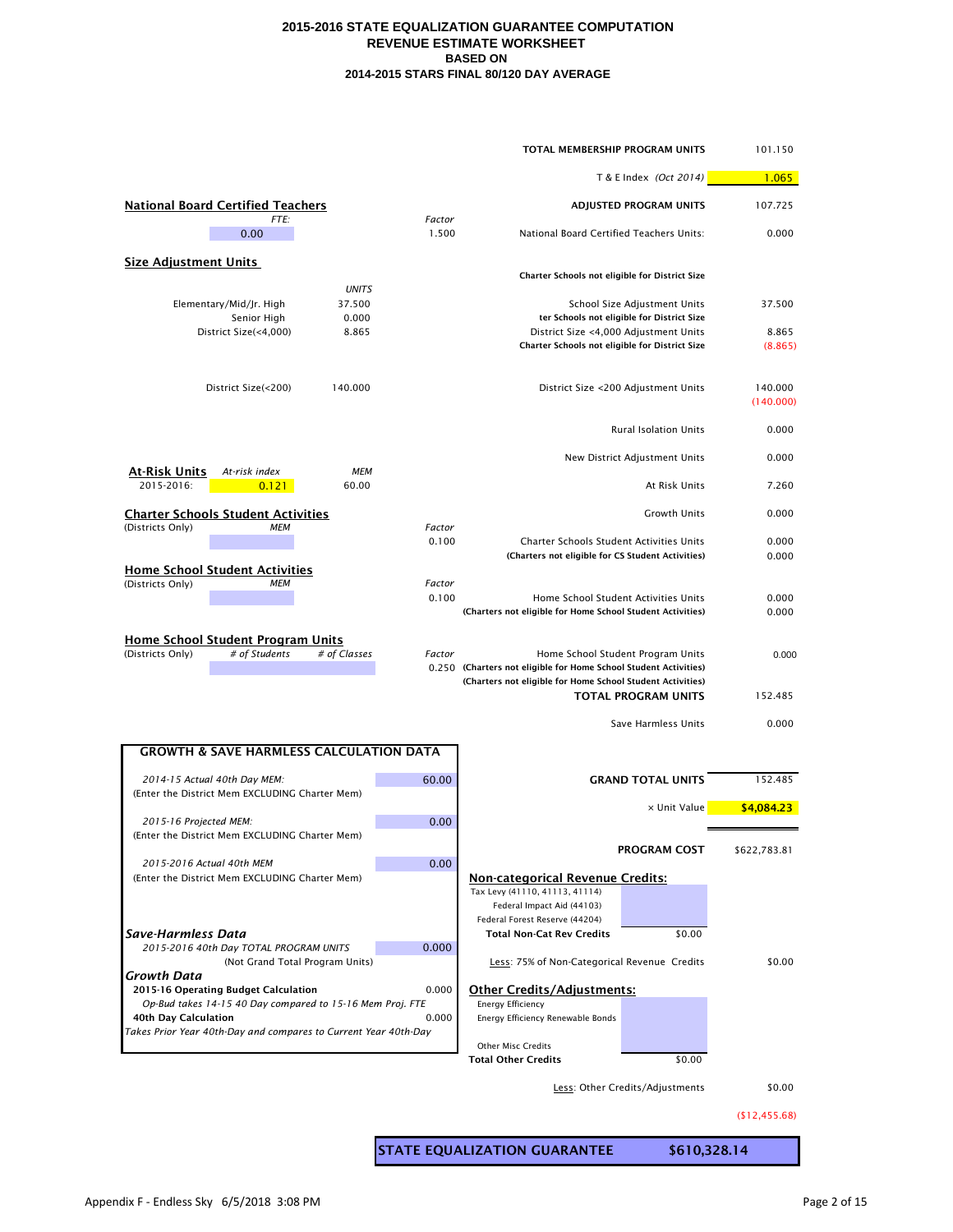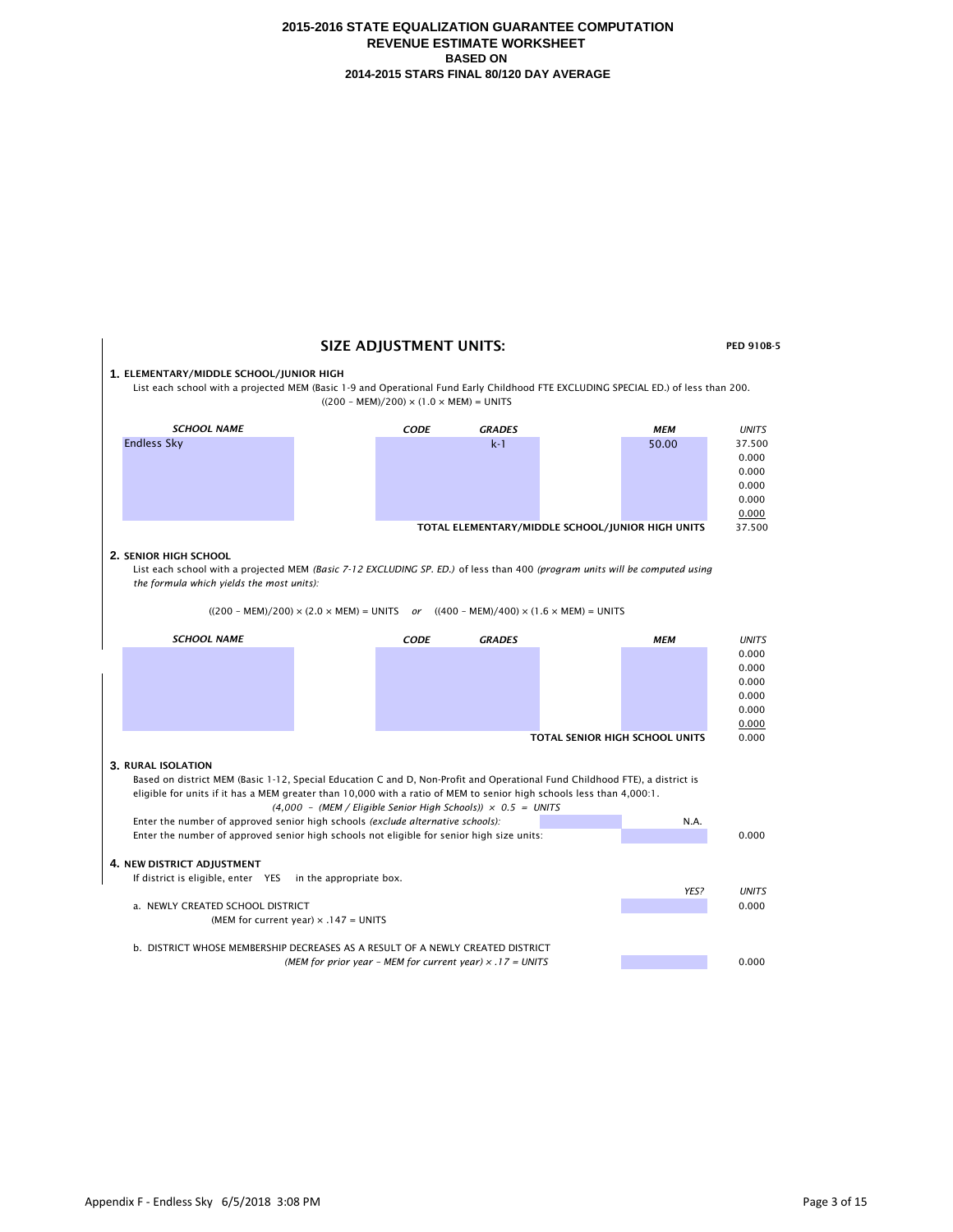| <b>Charter Name</b>                  |                                          | <b>Endless Sky</b>                                                    |                 |                 |                         | <b>Charter Number</b>                |               |
|--------------------------------------|------------------------------------------|-----------------------------------------------------------------------|-----------------|-----------------|-------------------------|--------------------------------------|---------------|
|                                      |                                          |                                                                       | C &             | D &             |                         |                                      | <b>GRADE</b>  |
|                                      | 3Y DD                                    | 4Y DD                                                                 | <b>C-GIFTED</b> | <b>D-GIFTED</b> |                         | *BASIC                               | <b>TOTAL</b>  |
| <b>Kindergarten Program</b>          |                                          |                                                                       |                 |                 |                         |                                      |               |
| PRE-K<br><b>FDK</b>                  |                                          |                                                                       | 1.00            | 1.00            |                         | 28.00                                | 0.00<br>30.00 |
| <b>Basic Program</b>                 |                                          |                                                                       |                 |                 |                         |                                      |               |
| Grade 1                              |                                          |                                                                       | 1.00            | 1.00            |                         | 28.00                                | 30.00         |
| Grade 2                              |                                          |                                                                       | 1.00            | 1.00            |                         | 23.00                                | 25.00         |
| Grade 3                              |                                          |                                                                       | 0.00            | 0.00            |                         | 0.00                                 | 0.00          |
| Grade 4                              |                                          |                                                                       | 0.00            | 0.00            |                         | 0.00                                 | 0.00          |
| Grade 5                              |                                          |                                                                       | 0.00            | 0.00            |                         | 0.00                                 | 0.00          |
| Grade 6<br>Grade 7                   |                                          |                                                                       | 0.00<br>0.00    | 0.00<br>0.00    |                         | 0.00<br>0.00                         | 0.00<br>0.00  |
| Grade 8                              |                                          |                                                                       | 0.00            | 0.00            |                         | 0.00                                 | 0.00          |
| Grade 9                              |                                          |                                                                       | 0.00            | 0.00            |                         | 0.00                                 | 0.00          |
| Grade 10                             |                                          |                                                                       | 0.00            | 0.00            |                         | 0.00                                 | 0.00          |
| Grade 11                             |                                          |                                                                       | 0.00            | 0.00            |                         | 0.00                                 | 0.00          |
| Grade 12                             |                                          |                                                                       | 0.00            | 0.00            |                         | 0.00                                 | 0.00          |
| <b>Totals</b>                        | 0.00                                     | 0.00                                                                  | 3.00            | 3.00            |                         | 79.00                                |               |
|                                      | *INCLUDE STUDENTS RECEIVING A/B SERVICES |                                                                       |                 |                 |                         | PRE-K FTE                            | 30.00         |
|                                      |                                          |                                                                       |                 |                 |                         | <b>TOTAL GRADES 1-12</b>             | 55.00         |
|                                      | Is this a Charter School?                | Y                                                                     |                 |                 |                         | <b>SUBTOTAL MEM</b>                  | 85.00         |
|                                      |                                          |                                                                       |                 |                 |                         | <b>TOTAL MEM</b>                     | 85.00         |
|                                      | Is this for the 40th Day?                | ${\bf N}$                                                             |                 |                 |                         |                                      |               |
|                                      |                                          | <b>ECE</b>                                                            | COST            | <b>PROGRAM</b>  |                         |                                      |               |
|                                      |                                          | <b>FTE</b>                                                            | <b>INDEX</b>    | <b>UNITS</b>    |                         |                                      |               |
| <b>Kindergarten</b><br>PRE-K and FDK |                                          | 30.00                                                                 | 1.44            | 43.200          |                         | Kindergarten Units                   | 43.200        |
| <b>Basic Program (Grade Total)</b>   |                                          |                                                                       |                 |                 |                         |                                      |               |
| Grade 01                             |                                          | 30.00                                                                 | 1.20            | 36.000          |                         |                                      |               |
| Grade 02                             |                                          | 25.00                                                                 | 1.18            | 29.500          |                         |                                      |               |
| Grade 03                             |                                          | 0.00                                                                  | 1.18            | 0.000           |                         |                                      |               |
| Grade 04                             |                                          | 0.00                                                                  | 1.045           | 0.000           |                         |                                      |               |
| Grade 05                             |                                          | 0.00                                                                  | 1.045           | 0.000           |                         |                                      |               |
| Grade 06<br>Grade 07 *               |                                          | 0.00<br>0.00                                                          | 1.045<br>1.25   | 0.000<br>0.000  |                         |                                      |               |
| Grade 08                             | $\ast$                                   | 0.00                                                                  | 1.25            | 0.000           |                         |                                      |               |
| Grade 09                             | $\star$                                  | 0.00                                                                  | 1.25            | 0.000           |                         |                                      |               |
| Grade 10                             | $\star$                                  | 0.00                                                                  | 1.25            | 0.000           |                         |                                      |               |
| Grade 11                             | $\star$                                  | 0.00                                                                  | 1.25            | 0.000           |                         |                                      |               |
| Grade 12                             | $\ast$                                   | 0.00                                                                  | 1.25            | 0.000           |                         |                                      |               |
|                                      | * Includes Vocational Weighting          |                                                                       |                 |                 |                         |                                      |               |
|                                      |                                          |                                                                       |                 |                 |                         | <b>Basic Program Units</b>           | 65.500        |
| <b>Special Education</b>             |                                          | <b>MEM</b>                                                            | Factor          |                 |                         |                                      |               |
|                                      | C & C-Gifted<br>D & D-Gifted             | 3.00<br>3.00                                                          | 1.00<br>2.00    | 3.000<br>6.000  |                         |                                      |               |
|                                      | 3 & 4 Yr. DD                             |                                                                       | 2.00            | 0.000           |                         |                                      |               |
| A/B MEM (Reg/Gft & Inc 3Y&4Y-12th)   |                                          | 8.00                                                                  | 0.70            |                 | 5.600 Special Ed. Units | 14.600                               |               |
|                                      | Adjusted Ancillary FTE                   | 0.4900                                                                | 25.00           |                 | Ancillary FTE Units     | 12.250                               |               |
|                                      | <b>Elementary Fine Arts Program</b>      |                                                                       |                 |                 |                         | <b>Total Special Education Units</b> | 26.850        |
|                                      | <b>MEM</b><br>85.00                      |                                                                       | Factor          |                 |                         |                                      | 4.250         |
|                                      |                                          |                                                                       | 0.0500          |                 |                         | Fine Arts Program Units              |               |
| <b>Bilingual Program</b>             |                                          |                                                                       |                 |                 |                         |                                      |               |
| <b>HOURS</b>                         | МЕМ                                      | <b>FTE</b>                                                            | Factor          |                 |                         |                                      |               |
| 1                                    |                                          | 0.00                                                                  |                 |                 |                         |                                      |               |
|                                      |                                          | 0.00                                                                  |                 |                 |                         |                                      |               |
| 3                                    |                                          | 0.00                                                                  |                 |                 |                         |                                      |               |
| <b>Total Bilingual</b>               | 0.00                                     | 0.00<br>(May not total more than the no. of students in grades K-12.) | 0.500           |                 |                         | <b>Bilingual Units</b>               | 0.000         |
|                                      |                                          |                                                                       |                 |                 |                         |                                      |               |
| <b>Elementary P.E. Program</b>       |                                          |                                                                       |                 |                 |                         |                                      |               |
|                                      | <b>MEM</b>                               |                                                                       | Factor          |                 |                         |                                      |               |
|                                      |                                          |                                                                       | 0.060           |                 |                         | Elementary P.E. Units                | 0.000         |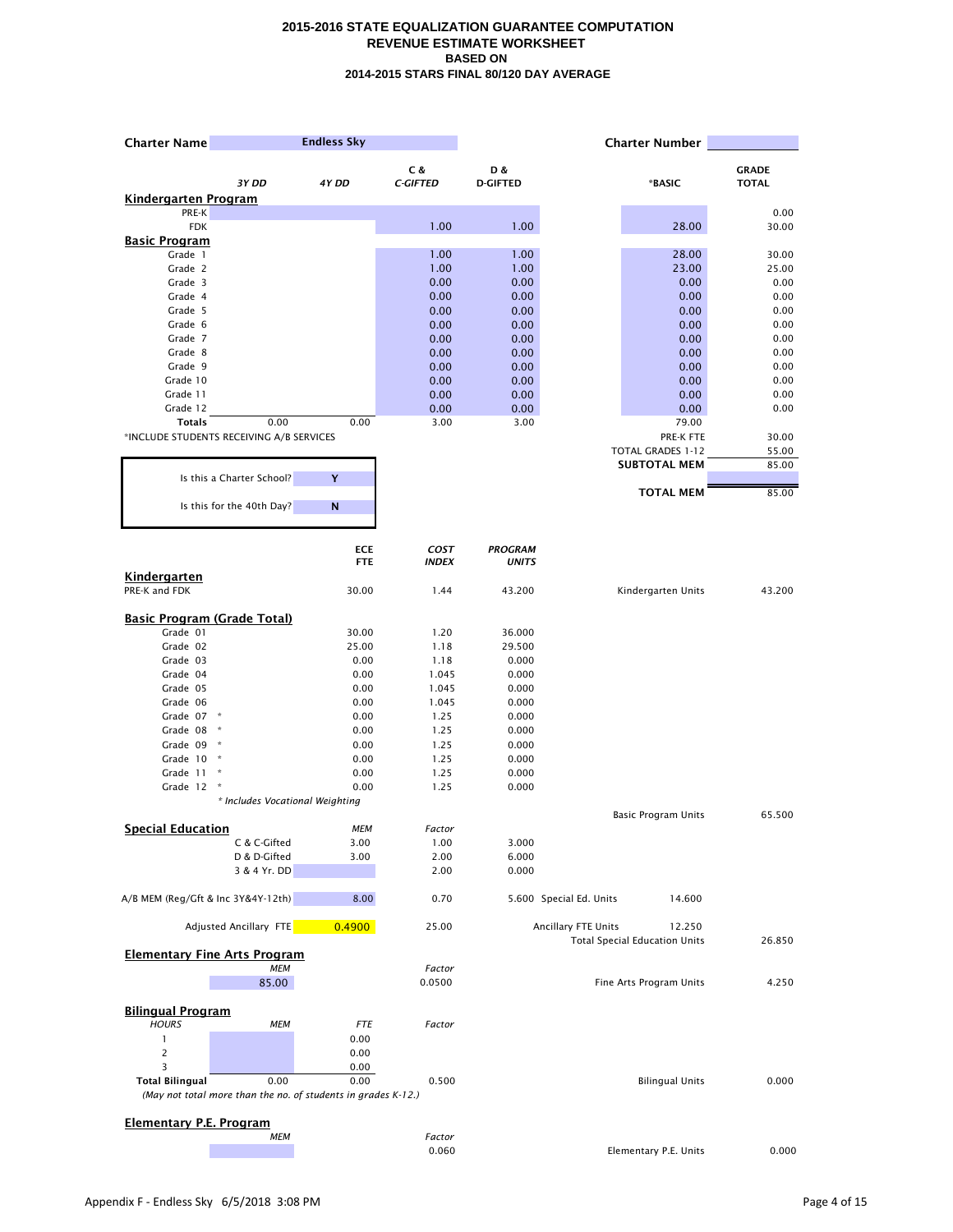|                                                                                   |                 | TOTAL MEMBERSHIP PROGRAM UNITS                                            |                                 | 139.800              |
|-----------------------------------------------------------------------------------|-----------------|---------------------------------------------------------------------------|---------------------------------|----------------------|
|                                                                                   |                 |                                                                           | T & E Index (Oct 2014)          | 1.065                |
| <b>National Board Certified Teachers</b>                                          |                 |                                                                           | <b>ADJUSTED PROGRAM UNITS</b>   | 148.887              |
| <b>FTE:</b><br>0.00                                                               | Factor<br>1.500 | National Board Certified Teachers Units:                                  |                                 | 0.000                |
| <b>Size Adjustment Units</b>                                                      |                 | Charter Schools not eligible for District Size                            |                                 |                      |
| <b>UNITS</b>                                                                      |                 |                                                                           |                                 |                      |
| Elementary/Mid/Jr. High<br>45.795<br>Senior High<br>0.000                         |                 | ter Schools not eligible for District Size                                | School Size Adjustment Units    | 45.795               |
| District Size(<4,000)<br>12.479                                                   |                 | District Size <4,000 Adjustment Units                                     |                                 | 12.479               |
|                                                                                   |                 | Charter Schools not eligible for District Size                            |                                 | (12.479)             |
| District Size(<200)<br>115.000                                                    |                 | District Size <200 Adjustment Units                                       |                                 | 115.000<br>(115.000) |
|                                                                                   |                 |                                                                           | <b>Rural Isolation Units</b>    | 0.000                |
| <b>MEM</b><br><b>At-Risk Units</b><br>At-risk index                               |                 |                                                                           | New District Adjustment Units   | 0.000                |
| 2015-2016:<br>0.121<br>85.00                                                      |                 |                                                                           | At Risk Units                   | 10.285               |
| <b>Charter Schools Student Activities</b>                                         |                 |                                                                           | <b>Growth Units</b>             | 48.725               |
| (Districts Only)<br>МЕМ                                                           | Factor<br>0.100 | <b>Charter Schools Student Activities Units</b>                           |                                 | 0.000                |
|                                                                                   |                 | (Charters not eligible for CS Student Activities)                         |                                 | 0.000                |
| <b>Home School Student Activities</b>                                             |                 |                                                                           |                                 |                      |
| (Districts Only)<br>МЕМ                                                           | Factor<br>0.100 | Home School Student Activities Units                                      |                                 | 0.000                |
|                                                                                   |                 | (Charters not eligible for Home School Student Activities)                |                                 | 0.000                |
| <b>Home School Student Program Units</b>                                          |                 |                                                                           |                                 |                      |
| # of Students<br># of Classes<br>(Districts Only)                                 | Factor          | Home School Student Program Units                                         |                                 | 0.000                |
|                                                                                   |                 | 0.250 (Charters not eligible for Home School Student Activities)          |                                 |                      |
|                                                                                   |                 | (Charters not eligible for Home School Student Activities)                | <b>TOTAL PROGRAM UNITS</b>      | 253.692              |
|                                                                                   |                 |                                                                           | Save Harmless Units             | 0.000                |
| <b>GROWTH &amp; SAVE HARMLESS CALCULATION DATA</b>                                |                 |                                                                           |                                 |                      |
| 2014-15 Actual 40th Day MEM:                                                      | 60.00           |                                                                           | <b>GRAND TOTAL UNITS</b>        | 253.692              |
| (Enter the District Mem EXCLUDING Charter Mem)                                    |                 |                                                                           |                                 |                      |
| 2015-16 Projected MEM:                                                            | 85.00           |                                                                           | x Unit Value                    | \$4,084.23           |
| (Enter the District Mem EXCLUDING Charter Mem)                                    |                 |                                                                           | <b>PROGRAM COST</b>             | \$1,036,136.48       |
| 2015-2016 Actual 40th MEM                                                         |                 |                                                                           |                                 |                      |
| (Enter the District Mem EXCLUDING Charter Mem)                                    |                 | <b>Non-categorical Revenue Credits:</b><br>Tax Levy (41110, 41113, 41114) |                                 |                      |
|                                                                                   |                 | Federal Impact Aid (44103)                                                |                                 |                      |
| <b>Save-Harmless Data</b>                                                         |                 | Federal Forest Reserve (44204)<br><b>Total Non-Cat Rev Credits</b>        |                                 |                      |
| 2015-2016 40th Day TOTAL PROGRAM UNITS                                            |                 |                                                                           | \$0.00                          |                      |
| (Not Grand Total Program Units)<br><b>Growth Data</b>                             |                 | Less: 75% of Non-Categorical Revenue Credits                              |                                 | \$0.00               |
| 2015-16 Operating Budget Calculation                                              | 48.725          | <b>Other Credits/Adjustments:</b>                                         |                                 |                      |
| Op-Bud takes 14-15 40 Day compared to 15-16 Mem Proj. FTE<br>40th Day Calculation | 0.000           | <b>Energy Efficiency</b><br>Energy Efficiency Renewable Bonds             |                                 |                      |
| Takes Prior Year 40th-Day and compares to Current Year 40th-Day                   |                 |                                                                           |                                 |                      |
|                                                                                   |                 | <b>Other Misc Credits</b>                                                 |                                 |                      |
|                                                                                   |                 | <b>Total Other Credits</b>                                                | \$0.00                          |                      |
|                                                                                   |                 |                                                                           | Less: Other Credits/Adjustments | \$0.00               |

(\$20,722.73)

**STATE EQUALIZATION GUARANTEE \$1,015,413.75**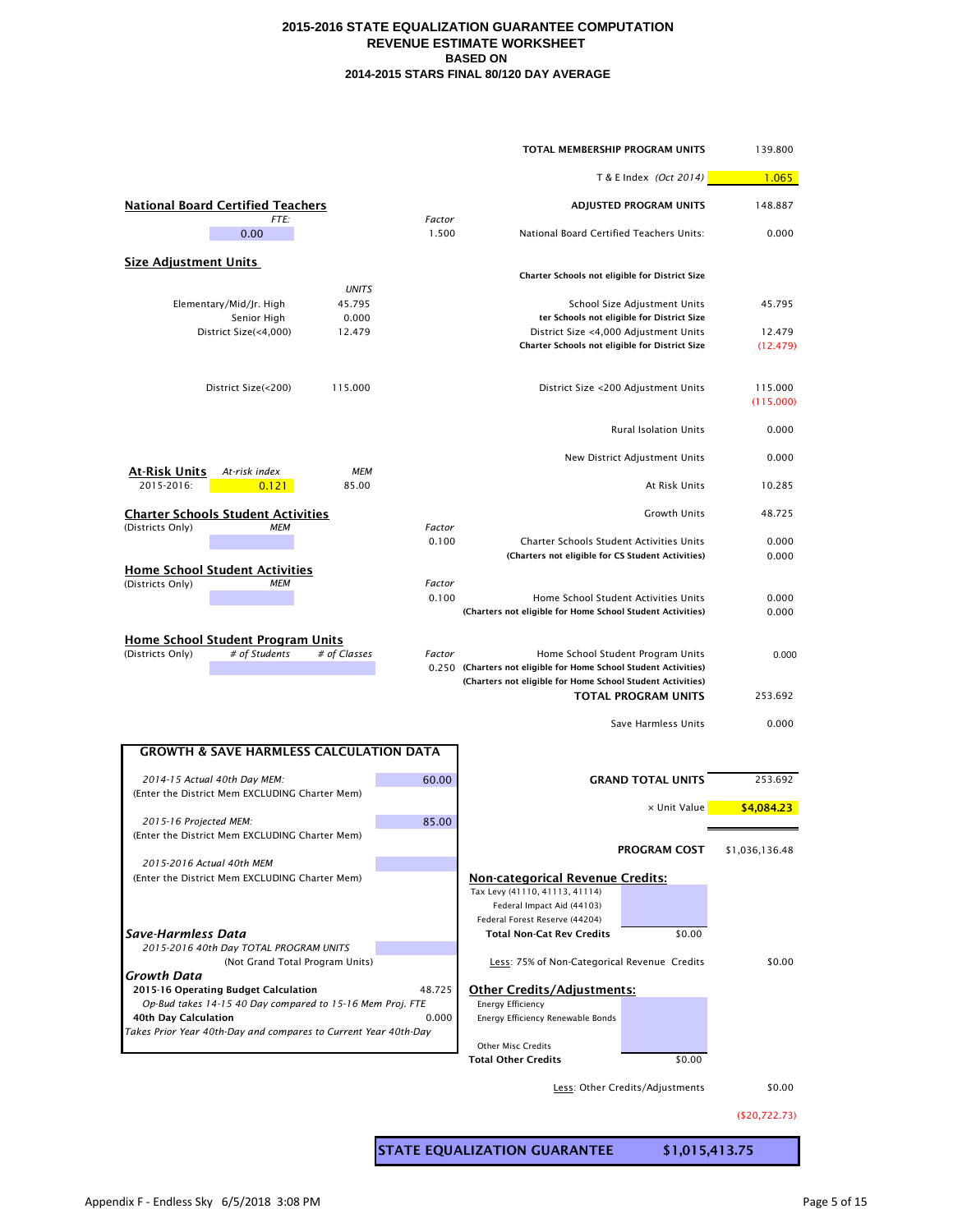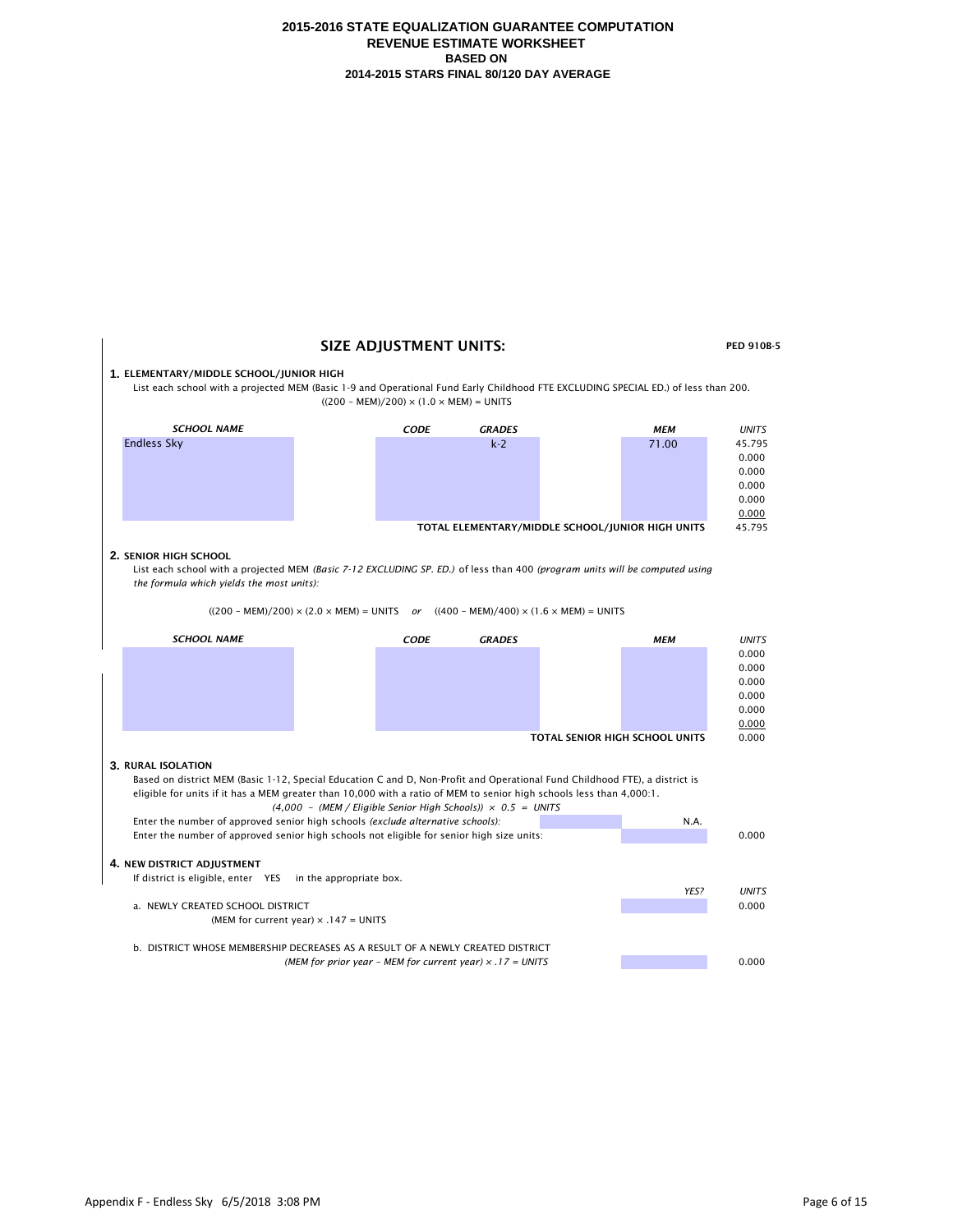| <b>Charter Name</b>                  |                                          | <b>Endless Sky</b>                                            |                 |                 |                         | <b>Charter Number</b>                          |               |
|--------------------------------------|------------------------------------------|---------------------------------------------------------------|-----------------|-----------------|-------------------------|------------------------------------------------|---------------|
|                                      |                                          |                                                               | C &             | D &             |                         |                                                | <b>GRADE</b>  |
|                                      | 3Y DD                                    | 4Y DD                                                         | <b>C-GIFTED</b> | <b>D-GIFTED</b> |                         | *BASIC                                         | <b>TOTAL</b>  |
| <b>Kindergarten Program</b>          |                                          |                                                               |                 |                 |                         |                                                |               |
| PRE-K<br><b>FDK</b>                  |                                          |                                                               | 1.00            | 1.00            |                         | 28.00                                          | 0.00<br>30.00 |
| <b>Basic Program</b>                 |                                          |                                                               |                 |                 |                         |                                                |               |
| Grade 1                              |                                          |                                                               | 1.00            | 1.00            |                         | 28.00                                          | 30.00         |
| Grade 2                              |                                          |                                                               | 1.00            | 1.00            |                         | 23.00                                          | 25.00         |
| Grade 3                              |                                          |                                                               | 1.00            | 1.00            |                         | 23.00                                          | 25.00         |
| Grade 4                              |                                          |                                                               | 0.00            | 0.00            |                         | 0.00                                           | 0.00          |
| Grade 5                              |                                          |                                                               | 0.00            | 0.00            |                         | 0.00                                           | 0.00          |
| Grade 6                              |                                          |                                                               | 0.00            | 0.00            |                         | 0.00                                           | 0.00          |
| Grade 7<br>Grade 8                   |                                          |                                                               | 0.00<br>0.00    | 0.00<br>0.00    |                         | 0.00<br>0.00                                   | 0.00<br>0.00  |
| Grade 9                              |                                          |                                                               | 0.00            | 0.00            |                         | 0.00                                           | 0.00          |
| Grade 10                             |                                          |                                                               | 0.00            | 0.00            |                         | 0.00                                           | 0.00          |
| Grade 11                             |                                          |                                                               | 0.00            | 0.00            |                         | 0.00                                           | 0.00          |
| Grade 12                             |                                          |                                                               | 0.00            | 0.00            |                         | 0.00                                           | 0.00          |
| <b>Totals</b>                        | 0.00                                     | 0.00                                                          | 4.00            | 4.00            |                         | 102.00                                         |               |
|                                      | *INCLUDE STUDENTS RECEIVING A/B SERVICES |                                                               |                 |                 |                         | PRE-K FTE                                      | 30.00         |
|                                      |                                          |                                                               |                 |                 |                         | <b>TOTAL GRADES 1-12</b>                       | 80.00         |
|                                      |                                          |                                                               |                 |                 |                         | <b>SUBTOTAL MEM</b>                            | 110.00        |
|                                      | Is this a Charter School?                | Y                                                             |                 |                 |                         |                                                |               |
|                                      | Is this for the 40th Day?                | ${\bf N}$                                                     |                 |                 |                         | <b>TOTAL MEM</b>                               | 110.00        |
|                                      |                                          | <b>ECE</b>                                                    | COST            | <b>PROGRAM</b>  |                         |                                                |               |
|                                      |                                          | <b>FTE</b>                                                    | <b>INDEX</b>    | <b>UNITS</b>    |                         |                                                |               |
| <b>Kindergarten</b><br>PRE-K and FDK |                                          | 30.00                                                         | 1.44            | 43.200          |                         | Kindergarten Units                             | 43.200        |
|                                      | <b>Basic Program (Grade Total)</b>       |                                                               |                 |                 |                         |                                                |               |
| Grade 01                             |                                          | 30.00                                                         | 1.20            | 36.000          |                         |                                                |               |
| Grade 02                             |                                          | 25.00                                                         | 1.18            | 29.500          |                         |                                                |               |
| Grade 03                             |                                          | 25.00                                                         | 1.18            | 29.500          |                         |                                                |               |
| Grade 04                             |                                          | 0.00                                                          | 1.045           | 0.000           |                         |                                                |               |
| Grade 05                             |                                          | 0.00                                                          | 1.045           | 0.000           |                         |                                                |               |
| Grade 06<br>Grade 07 *               |                                          | 0.00<br>0.00                                                  | 1.045<br>1.25   | 0.000<br>0.000  |                         |                                                |               |
| Grade 08                             | $\ast$                                   | 0.00                                                          | 1.25            | 0.000           |                         |                                                |               |
| Grade 09                             | $\star$                                  | 0.00                                                          | 1.25            | 0.000           |                         |                                                |               |
| Grade 10                             | $\star$                                  | 0.00                                                          | 1.25            | 0.000           |                         |                                                |               |
| Grade 11                             | $\star$                                  | 0.00                                                          | 1.25            | 0.000           |                         |                                                |               |
| Grade 12                             | $\ast$                                   | 0.00                                                          | 1.25            | 0.000           |                         |                                                |               |
|                                      | * Includes Vocational Weighting          |                                                               |                 |                 |                         |                                                |               |
|                                      |                                          | <b>MEM</b>                                                    |                 |                 |                         | <b>Basic Program Units</b>                     | 95.000        |
| <b>Special Education</b>             | C & C-Gifted                             | 4.00                                                          | Factor<br>1.00  | 4.000           |                         |                                                |               |
|                                      | D & D-Gifted                             | 4.00                                                          | 2.00            | 8.000           |                         |                                                |               |
|                                      | 3 & 4 Yr. DD                             |                                                               | 2.00            | 0.000           |                         |                                                |               |
| A/B MEM (Reg/Gft & Inc 3Y&4Y-12th)   |                                          | 10.00                                                         | 0.70            |                 | 7.000 Special Ed. Units | 19.000                                         |               |
|                                      | Adjusted Ancillary FTE                   | 0.6300                                                        | 25.00           |                 | Ancillary FTE Units     | 15.750<br><b>Total Special Education Units</b> | 34.750        |
|                                      | <b>Elementary Fine Arts Program</b>      |                                                               |                 |                 |                         |                                                |               |
|                                      | <b>MEM</b>                               |                                                               | Factor          |                 |                         |                                                |               |
|                                      | 110.00                                   |                                                               | 0.0500          |                 |                         | Fine Arts Program Units                        | 5.500         |
| <b>Bilingual Program</b>             |                                          |                                                               |                 |                 |                         |                                                |               |
| <b>HOURS</b>                         | МЕМ                                      | <b>FTE</b>                                                    | Factor          |                 |                         |                                                |               |
| 1                                    |                                          | 0.00                                                          |                 |                 |                         |                                                |               |
|                                      |                                          | 0.00                                                          |                 |                 |                         |                                                |               |
| 3                                    |                                          | 0.00                                                          |                 |                 |                         |                                                |               |
| <b>Total Bilingual</b>               | 0.00                                     | 0.00                                                          | 0.500           |                 |                         | <b>Bilingual Units</b>                         | 0.000         |
|                                      |                                          | (May not total more than the no. of students in grades K-12.) |                 |                 |                         |                                                |               |
| <b>Elementary P.E. Program</b>       |                                          |                                                               |                 |                 |                         |                                                |               |
|                                      | <b>MEM</b>                               |                                                               | Factor          |                 |                         |                                                |               |
|                                      |                                          |                                                               | 0.060           |                 |                         | Elementary P.E. Units                          | 0.000         |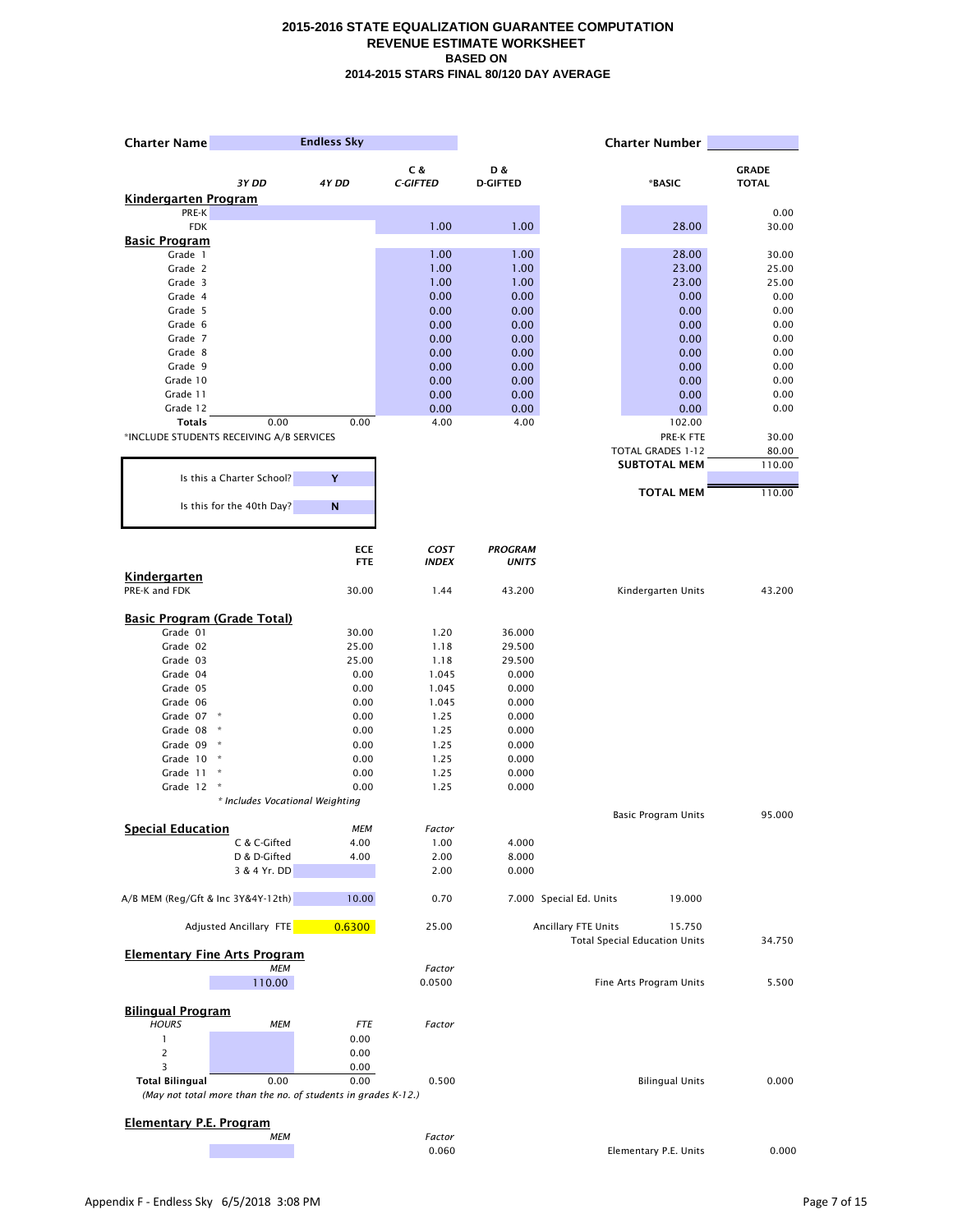|                                                                                         |                        |                 | TOTAL MEMBERSHIP PROGRAM UNITS                                   |                                            | 178.450            |
|-----------------------------------------------------------------------------------------|------------------------|-----------------|------------------------------------------------------------------|--------------------------------------------|--------------------|
|                                                                                         |                        |                 |                                                                  | T & E Index (Oct 2014)                     | 1.065              |
| <b>National Board Certified Teachers</b>                                                |                        |                 |                                                                  | <b>ADJUSTED PROGRAM UNITS</b>              | 190.049            |
| FTE:<br>0.00                                                                            |                        | Factor<br>1.500 | National Board Certified Teachers Units:                         |                                            | 0.000              |
| <b>Size Adjustment Units</b>                                                            |                        |                 | Charter Schools not eligible for District Size                   |                                            |                    |
|                                                                                         | <b>UNITS</b><br>49.680 |                 |                                                                  | School Size Adjustment Units               | 49.680             |
| Elementary/Mid/Jr. High<br>Senior High                                                  | 0.000                  |                 |                                                                  | ter Schools not eligible for District Size |                    |
| District Size(<4,000)                                                                   | 16.046                 |                 | District Size <4,000 Adjustment Units                            |                                            | 16.046             |
|                                                                                         |                        |                 | Charter Schools not eligible for District Size                   |                                            | (16.046)           |
| District Size(<200)                                                                     | 90.000                 |                 |                                                                  | District Size <200 Adjustment Units        | 90.000<br>(90.000) |
|                                                                                         |                        |                 |                                                                  | <b>Rural Isolation Units</b>               | 0.000              |
| <b>At-Risk Units</b><br>At-risk index                                                   | <b>MEM</b>             |                 |                                                                  | New District Adjustment Units              | 0.000              |
| 2015-2016:<br>0.121                                                                     | 110.00                 |                 |                                                                  | At Risk Units                              | 13.310             |
| <b>Charter Schools Student Activities</b><br>(Districts Only)<br>МЕМ                    |                        | Factor          |                                                                  | Growth Units                               | 48.350             |
|                                                                                         |                        | 0.100           | <b>Charter Schools Student Activities Units</b>                  |                                            | 0.000              |
|                                                                                         |                        |                 | (Charters not eligible for CS Student Activities)                |                                            | 0.000              |
| <b>Home School Student Activities</b>                                                   |                        |                 |                                                                  |                                            |                    |
| (Districts Only)<br>МЕМ                                                                 |                        | Factor<br>0.100 | Home School Student Activities Units                             |                                            | 0.000              |
|                                                                                         |                        |                 | (Charters not eligible for Home School Student Activities)       |                                            | 0.000              |
| <b>Home School Student Program Units</b>                                                |                        |                 |                                                                  |                                            |                    |
| (Districts Only)<br># of Students                                                       | # of Classes           | Factor          | Home School Student Program Units                                |                                            | 0.000              |
|                                                                                         |                        |                 | 0.250 (Charters not eligible for Home School Student Activities) |                                            |                    |
|                                                                                         |                        |                 | (Charters not eligible for Home School Student Activities)       | <b>TOTAL PROGRAM UNITS</b>                 | 301.389            |
|                                                                                         |                        |                 |                                                                  |                                            |                    |
|                                                                                         |                        |                 |                                                                  | Save Harmless Units                        | 0.000              |
| <b>GROWTH &amp; SAVE HARMLESS CALCULATION DATA</b>                                      |                        |                 |                                                                  |                                            |                    |
| 2014-15 Actual 40th Day MEM:                                                            |                        | 85.00           |                                                                  | <b>GRAND TOTAL UNITS</b>                   | 301.389            |
| (Enter the District Mem EXCLUDING Charter Mem)                                          |                        |                 |                                                                  | x Unit Value                               | \$4,084.23         |
| 2015-16 Projected MEM:                                                                  |                        | 110.00          |                                                                  |                                            |                    |
| (Enter the District Mem EXCLUDING Charter Mem)                                          |                        |                 |                                                                  |                                            |                    |
| 2015-2016 Actual 40th MEM                                                               |                        | 0.00            |                                                                  | <b>PROGRAM COST</b>                        | \$1,230,942.00     |
| (Enter the District Mem EXCLUDING Charter Mem)                                          |                        |                 | <b>Non-categorical Revenue Credits:</b>                          |                                            |                    |
|                                                                                         |                        |                 | Tax Levy (41110, 41113, 41114)                                   |                                            |                    |
|                                                                                         |                        |                 | Federal Impact Aid (44103)<br>Federal Forest Reserve (44204)     |                                            |                    |
| <b>Save-Harmless Data</b>                                                               |                        |                 | <b>Total Non-Cat Rev Credits</b>                                 | \$0.00                                     |                    |
| 2015-2016 40th Day TOTAL PROGRAM UNITS                                                  |                        | 0.000           |                                                                  |                                            |                    |
| (Not Grand Total Program Units)<br>Growth Data                                          |                        |                 | Less: 75% of Non-Categorical Revenue Credits                     |                                            | \$0.00             |
| 2015-16 Operating Budget Calculation                                                    |                        | 48.350          | <b>Other Credits/Adjustments:</b>                                |                                            |                    |
| Op-Bud takes 14-15 40 Day compared to 15-16 Mem Proj. FTE                               |                        |                 | <b>Energy Efficiency</b>                                         |                                            |                    |
| 40th Day Calculation<br>Takes Prior Year 40th-Day and compares to Current Year 40th-Day |                        | 0.000           | Energy Efficiency Renewable Bonds                                |                                            |                    |
|                                                                                         |                        |                 | <b>Other Misc Credits</b>                                        |                                            |                    |
|                                                                                         |                        |                 | <b>Total Other Credits</b>                                       | \$0.00                                     |                    |
|                                                                                         |                        |                 |                                                                  | Less: Other Credits/Adjustments            | \$0.00             |
|                                                                                         |                        |                 |                                                                  |                                            |                    |

(\$24,618.84)

**STATE EQUALIZATION GUARANTEE \$1,206,323.16**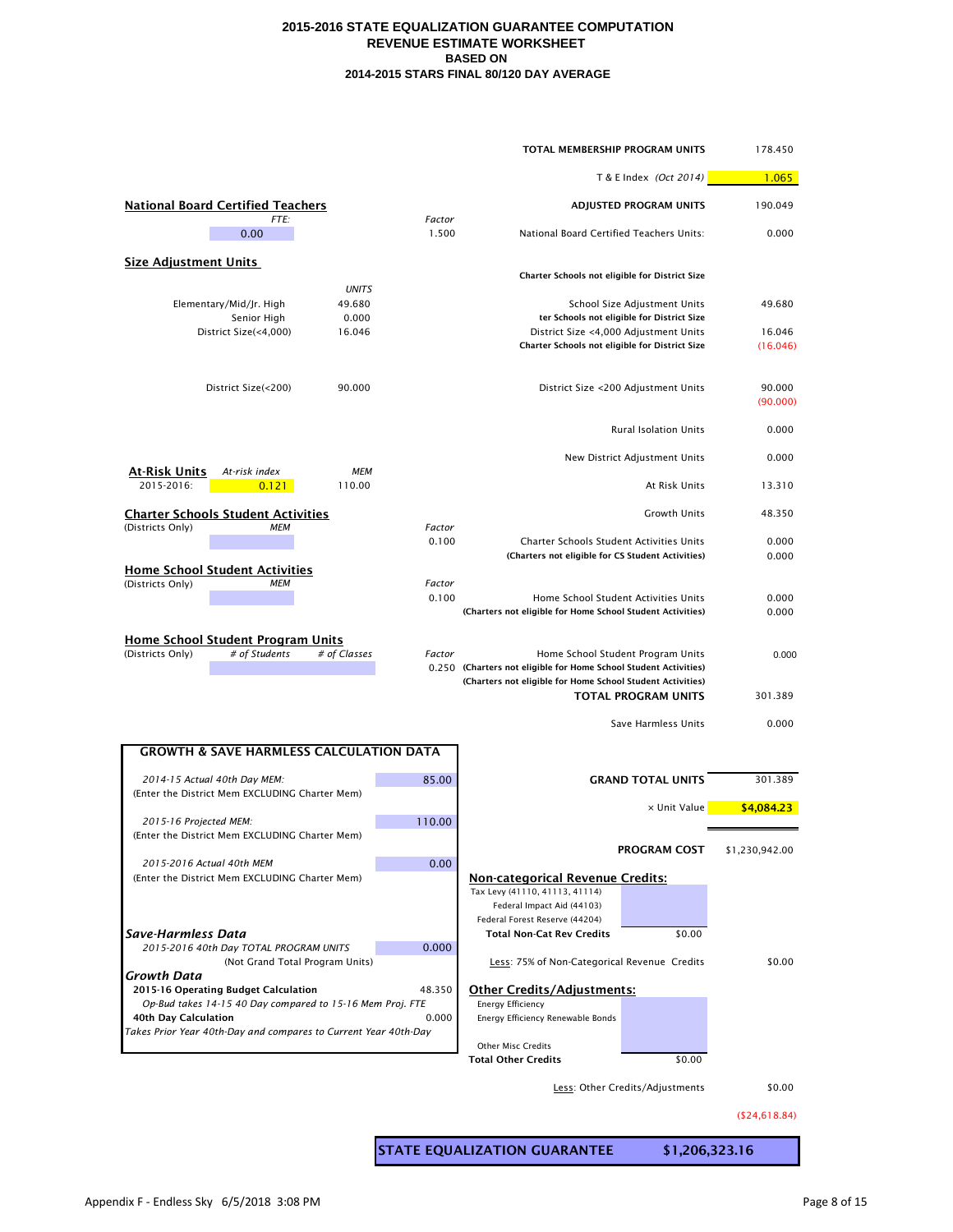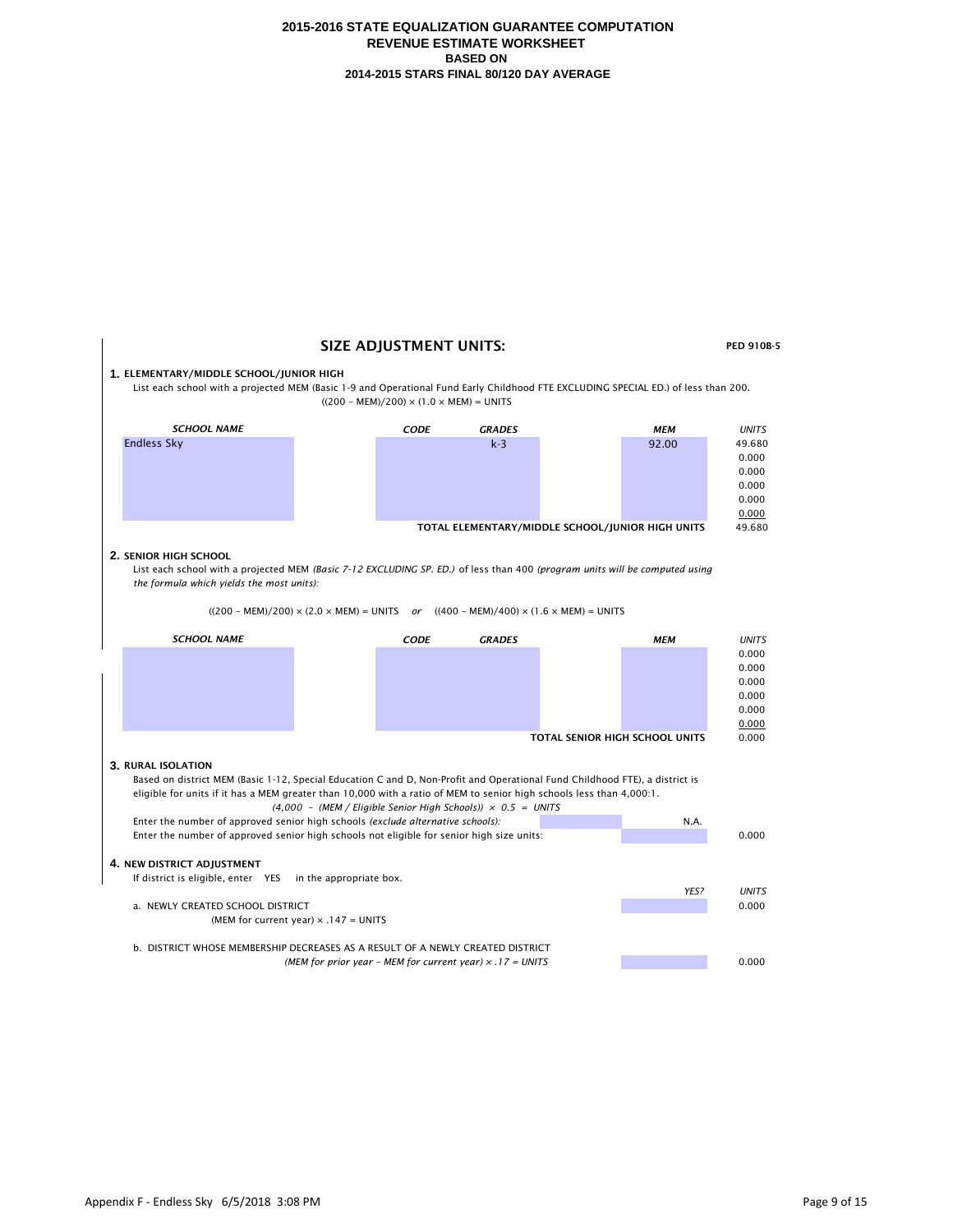| <b>Charter Name</b>                      |                                 | <b>Endless Sky</b>                                                    |                             |                                |                         | <b>Charter Number</b>                |               |
|------------------------------------------|---------------------------------|-----------------------------------------------------------------------|-----------------------------|--------------------------------|-------------------------|--------------------------------------|---------------|
|                                          |                                 |                                                                       | C &                         | D &                            |                         |                                      | <b>GRADE</b>  |
|                                          | 3Y DD                           | 4Y DD                                                                 | <b>C-GIFTED</b>             | <b>D-GIFTED</b>                |                         | *BASIC                               | <b>TOTAL</b>  |
| <b>Kindergarten Program</b>              |                                 |                                                                       |                             |                                |                         |                                      |               |
| PRE-K<br><b>FDK</b>                      |                                 |                                                                       | 1.00                        | 1.00                           |                         | 28.00                                | 0.00<br>30.00 |
| <b>Basic Program</b>                     |                                 |                                                                       |                             |                                |                         |                                      |               |
| Grade 1                                  |                                 |                                                                       | 1.00                        | 1.00                           |                         | 28.00                                | 30.00         |
| Grade 2                                  |                                 |                                                                       | 1.00                        | 1.00                           |                         | 23.00                                | 25.00         |
| Grade 3                                  |                                 |                                                                       | 1.00                        | 1.00                           |                         | 23.00                                | 25.00         |
| Grade 4                                  |                                 |                                                                       | 1.00                        | 1.00                           |                         | 23.00                                | 25.00         |
| Grade 5                                  |                                 |                                                                       | 1.00                        | 1.00                           |                         | 23.00                                | 25.00         |
| Grade 6                                  |                                 |                                                                       | 0.00                        | 0.00                           |                         | 0.00                                 | 0.00          |
| Grade 7                                  |                                 |                                                                       | 0.00                        | 0.00                           |                         | 0.00                                 | 0.00          |
| Grade 8<br>Grade 9                       |                                 |                                                                       | 0.00<br>0.00                | 0.00<br>0.00                   |                         | 0.00<br>0.00                         | 0.00<br>0.00  |
| Grade 10                                 |                                 |                                                                       | 0.00                        | 0.00                           |                         | 0.00                                 | 0.00          |
| Grade 11                                 |                                 |                                                                       | 0.00                        | 0.00                           |                         | 0.00                                 | 0.00          |
| Grade 12                                 |                                 |                                                                       | 0.00                        | 0.00                           |                         | 0.00                                 | 0.00          |
| <b>Totals</b>                            | 0.00                            | 0.00                                                                  | 6.00                        | 6.00                           |                         | 148.00                               |               |
| *INCLUDE STUDENTS RECEIVING A/B SERVICES |                                 |                                                                       |                             |                                |                         | PRE-K FTE                            | 30.00         |
|                                          |                                 |                                                                       |                             |                                |                         | <b>TOTAL GRADES 1-12</b>             | 130.00        |
|                                          |                                 |                                                                       |                             |                                |                         | <b>SUBTOTAL MEM</b>                  | 160.00        |
|                                          | Is this a Charter School?       | Y                                                                     |                             |                                |                         |                                      |               |
|                                          | Is this for the 40th Day?       | ${\bf N}$                                                             |                             |                                |                         | <b>TOTAL MEM</b>                     | 160.00        |
|                                          |                                 |                                                                       |                             |                                |                         |                                      |               |
|                                          |                                 |                                                                       |                             |                                |                         |                                      |               |
|                                          |                                 | <b>ECE</b><br><b>FTE</b>                                              | <b>COST</b><br><b>INDEX</b> | <b>PROGRAM</b><br><b>UNITS</b> |                         |                                      |               |
| <b>Kindergarten</b>                      |                                 |                                                                       |                             |                                |                         |                                      |               |
| PRE-K and FDK                            |                                 | 30.00                                                                 | 1.44                        | 43.200                         |                         | Kindergarten Units                   | 43.200        |
|                                          |                                 |                                                                       |                             |                                |                         |                                      |               |
| <b>Basic Program (Grade Total)</b>       |                                 |                                                                       |                             |                                |                         |                                      |               |
| Grade 01                                 |                                 | 30.00                                                                 | 1.20                        | 36.000                         |                         |                                      |               |
| Grade 02                                 |                                 | 25.00                                                                 | 1.18                        | 29.500                         |                         |                                      |               |
| Grade 03                                 |                                 | 25.00                                                                 | 1.18                        | 29.500                         |                         |                                      |               |
| Grade 04                                 |                                 | 25.00                                                                 | 1.045                       | 26.125                         |                         |                                      |               |
| Grade 05                                 |                                 | 25.00                                                                 | 1.045                       | 26.125                         |                         |                                      |               |
| Grade 06<br>Grade 07 *                   |                                 | 0.00<br>0.00                                                          | 1.045<br>1.25               | 0.000<br>0.000                 |                         |                                      |               |
| Grade 08                                 | $\star$                         | 0.00                                                                  | 1.25                        | 0.000                          |                         |                                      |               |
| Grade 09 *                               |                                 | 0.00                                                                  | 1.25                        | 0.000                          |                         |                                      |               |
| Grade 10 *                               |                                 | 0.00                                                                  | 1.25                        | 0.000                          |                         |                                      |               |
| Grade 11                                 | $\ast$                          | 0.00                                                                  | 1.25                        | 0.000                          |                         |                                      |               |
| Grade 12                                 | $\ast$                          | 0.00                                                                  | 1.25                        | 0.000                          |                         |                                      |               |
|                                          | * Includes Vocational Weighting |                                                                       |                             |                                |                         |                                      |               |
|                                          |                                 |                                                                       |                             |                                |                         | <b>Basic Program Units</b>           | 147.250       |
| <b>Special Education</b>                 |                                 | <b>MEM</b>                                                            | Factor                      |                                |                         |                                      |               |
|                                          | C & C-Gifted                    | 6.00                                                                  | 1.00                        | 6.000                          |                         |                                      |               |
|                                          | D & D-Gifted                    | 6.00                                                                  | 2.00                        | 12.000                         |                         |                                      |               |
|                                          | 3 & 4 Yr. DD                    |                                                                       | 2.00                        | 0.000                          |                         |                                      |               |
| A/B MEM (Reg/Gft & Inc 3Y&4Y-12th)       |                                 | 14.00                                                                 | 0.70                        |                                | 9.800 Special Ed. Units | 27.800                               |               |
|                                          |                                 |                                                                       |                             |                                |                         |                                      |               |
|                                          | Adjusted Ancillary FTE          | 0.9100                                                                | 25.00                       |                                | Ancillary FTE Units     | 22.750                               |               |
|                                          |                                 |                                                                       |                             |                                |                         | <b>Total Special Education Units</b> | 50.550        |
| <b>Elementary Fine Arts Program</b>      | <b>MEM</b>                      |                                                                       | Factor                      |                                |                         |                                      |               |
|                                          | 160.00                          |                                                                       | 0.0500                      |                                |                         | Fine Arts Program Units              | 8.000         |
|                                          |                                 |                                                                       |                             |                                |                         |                                      |               |
| <b>Bilingual Program</b>                 |                                 |                                                                       |                             |                                |                         |                                      |               |
| <b>HOURS</b>                             | <b>MEM</b>                      | <b>FTE</b>                                                            | Factor                      |                                |                         |                                      |               |
|                                          |                                 | 0.00                                                                  |                             |                                |                         |                                      |               |
| 2                                        |                                 | 0.00                                                                  |                             |                                |                         |                                      |               |
| 3                                        |                                 | 0.00                                                                  |                             |                                |                         |                                      |               |
| <b>Total Bilingual</b>                   | 0.00                            | 0.00<br>(May not total more than the no. of students in grades K-12.) | 0.500                       |                                |                         | <b>Bilingual Units</b>               | 0.000         |
|                                          |                                 |                                                                       |                             |                                |                         |                                      |               |
| <b>Elementary P.E. Program</b>           |                                 |                                                                       |                             |                                |                         |                                      |               |
|                                          | <b>MEM</b>                      |                                                                       | Factor                      |                                |                         |                                      |               |
|                                          |                                 |                                                                       | 0.060                       |                                |                         | Elementary P.E. Units                | 0.000         |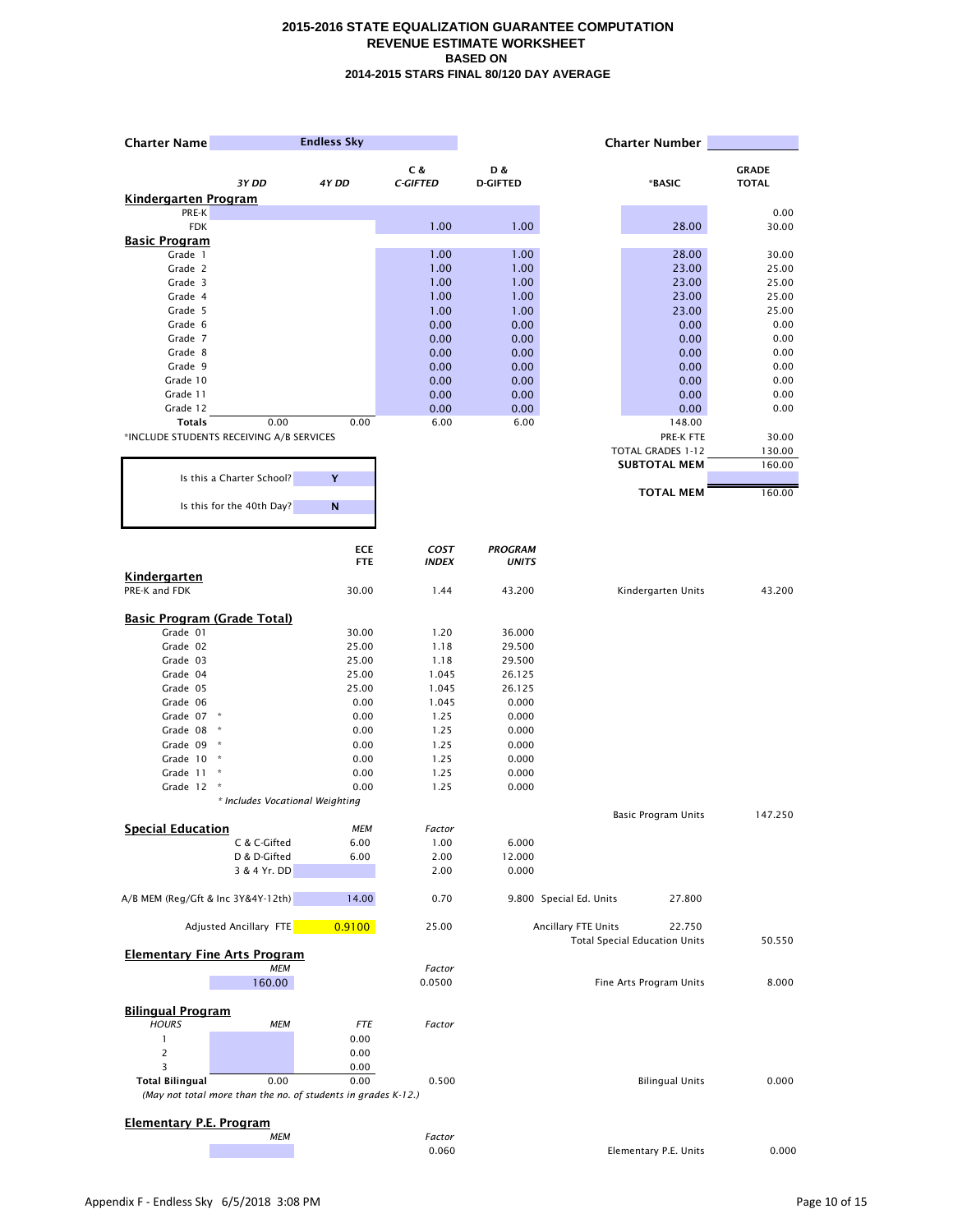|                                                                          |                        |                 | <b>TOTAL MEMBERSHIP PROGRAM UNITS</b>                                                                 |                                            | 249.000            |
|--------------------------------------------------------------------------|------------------------|-----------------|-------------------------------------------------------------------------------------------------------|--------------------------------------------|--------------------|
|                                                                          |                        |                 |                                                                                                       | T & E Index (Oct 2014)                     | 1.065              |
| <b>National Board Certified Teachers</b>                                 |                        |                 |                                                                                                       | <b>ADJUSTED PROGRAM UNITS</b>              | 265.185            |
| FTE:<br>0.00                                                             |                        | Factor<br>1.500 | National Board Certified Teachers Units:                                                              |                                            | 0.000              |
| <b>Size Adjustment Units</b>                                             |                        |                 | Charter Schools not eligible for District Size                                                        |                                            |                    |
| Elementary/Mid/Jr. High                                                  | <b>UNITS</b><br>44.220 |                 |                                                                                                       | School Size Adjustment Units               | 44.220             |
| Senior High                                                              | 0.000                  |                 |                                                                                                       | ter Schools not eligible for District Size |                    |
| District Size(<4,000)                                                    | 23.040                 |                 | District Size <4,000 Adjustment Units                                                                 |                                            | 23.040             |
|                                                                          |                        |                 | Charter Schools not eligible for District Size                                                        |                                            | (23.040)           |
| District Size(<200)                                                      | 40.000                 |                 |                                                                                                       | District Size <200 Adjustment Units        | 40.000<br>(40.000) |
|                                                                          |                        |                 |                                                                                                       | <b>Rural Isolation Units</b>               | 0.000              |
| <b>At-Risk Units</b><br>At-risk index                                    | MEM                    |                 |                                                                                                       | New District Adjustment Units              | 0.000              |
| 2015-2016:<br>0.121                                                      | 160.00                 |                 |                                                                                                       | At Risk Units                              | 19.360             |
| <b>Charter Schools Student Activities</b>                                |                        |                 |                                                                                                       | <b>Growth Units</b>                        | 97.600             |
| (Districts Only)<br>MEM                                                  |                        | Factor<br>0.100 | <b>Charter Schools Student Activities Units</b>                                                       |                                            | 0.000              |
|                                                                          |                        |                 | (Charters not eligible for CS Student Activities)                                                     |                                            | 0.000              |
| <b>Home School Student Activities</b>                                    |                        |                 |                                                                                                       |                                            |                    |
| (Districts Only)<br>МЕМ                                                  |                        | Factor          |                                                                                                       |                                            |                    |
|                                                                          |                        | 0.100           | Home School Student Activities Units<br>(Charters not eligible for Home School Student Activities)    |                                            | 0.000<br>0.000     |
|                                                                          |                        |                 |                                                                                                       |                                            |                    |
| <b>Home School Student Program Units</b>                                 |                        |                 |                                                                                                       |                                            |                    |
| # of Students<br>(Districts Only)                                        | # of Classes           | Factor          | Home School Student Program Units<br>0.250 (Charters not eligible for Home School Student Activities) |                                            | 0.000              |
|                                                                          |                        |                 | (Charters not eligible for Home School Student Activities)                                            |                                            |                    |
|                                                                          |                        |                 |                                                                                                       | <b>TOTAL PROGRAM UNITS</b>                 | 426.365            |
|                                                                          |                        |                 |                                                                                                       | Save Harmless Units                        | 0.000              |
| <b>GROWTH &amp; SAVE HARMLESS CALCULATION DATA</b>                       |                        |                 |                                                                                                       |                                            |                    |
| 2014-15 Actual 40th Day MEM:                                             |                        | 110.00          |                                                                                                       | <b>GRAND TOTAL UNITS</b>                   | 426.365            |
| (Enter the District Mem EXCLUDING Charter Mem)                           |                        |                 |                                                                                                       |                                            |                    |
|                                                                          |                        |                 |                                                                                                       | x Unit Value                               | \$4,084.23         |
| 2015-16 Projected MEM:<br>(Enter the District Mem EXCLUDING Charter Mem) |                        | 160.00          |                                                                                                       |                                            |                    |
|                                                                          |                        |                 |                                                                                                       | <b>PROGRAM COST</b>                        | \$1,741,372.72     |
| 2015-2016 Actual 40th MEM                                                |                        | 0.00            |                                                                                                       |                                            |                    |
| (Enter the District Mem EXCLUDING Charter Mem)                           |                        |                 | <b>Non-categorical Revenue Credits:</b>                                                               |                                            |                    |
|                                                                          |                        |                 | Tax Levy (41110, 41113, 41114)<br>Federal Impact Aid (44103)                                          |                                            |                    |
|                                                                          |                        |                 | Federal Forest Reserve (44204)                                                                        |                                            |                    |
| <b>Save-Harmless Data</b>                                                |                        |                 | <b>Total Non-Cat Rev Credits</b>                                                                      | \$0.00                                     |                    |
| 2015-2016 40th Day TOTAL PROGRAM UNITS                                   |                        | 0.000           |                                                                                                       |                                            |                    |
| (Not Grand Total Program Units)<br><b>Growth Data</b>                    |                        |                 | Less: 75% of Non-Categorical Revenue Credits                                                          |                                            | \$0.00             |
| 2015-16 Operating Budget Calculation                                     |                        | 97.600          | <b>Other Credits/Adjustments:</b>                                                                     |                                            |                    |
| Op-Bud takes 14-15 40 Day compared to 15-16 Mem Proj. FTE                |                        |                 | <b>Energy Efficiency</b>                                                                              |                                            |                    |
| 40th Day Calculation                                                     |                        | 0.000           | Energy Efficiency Renewable Bonds                                                                     |                                            |                    |
| Takes Prior Year 40th-Day and compares to Current Year 40th-Day          |                        |                 | <b>Other Misc Credits</b>                                                                             |                                            |                    |
|                                                                          |                        |                 | <b>Total Other Credits</b>                                                                            | \$0.00                                     |                    |
|                                                                          |                        |                 |                                                                                                       |                                            |                    |
|                                                                          |                        |                 |                                                                                                       | Less: Other Credits/Adjustments            | \$0.00             |

(\$34,827.45)

**STATE EQUALIZATION GUARANTEE \$1,706,545.27**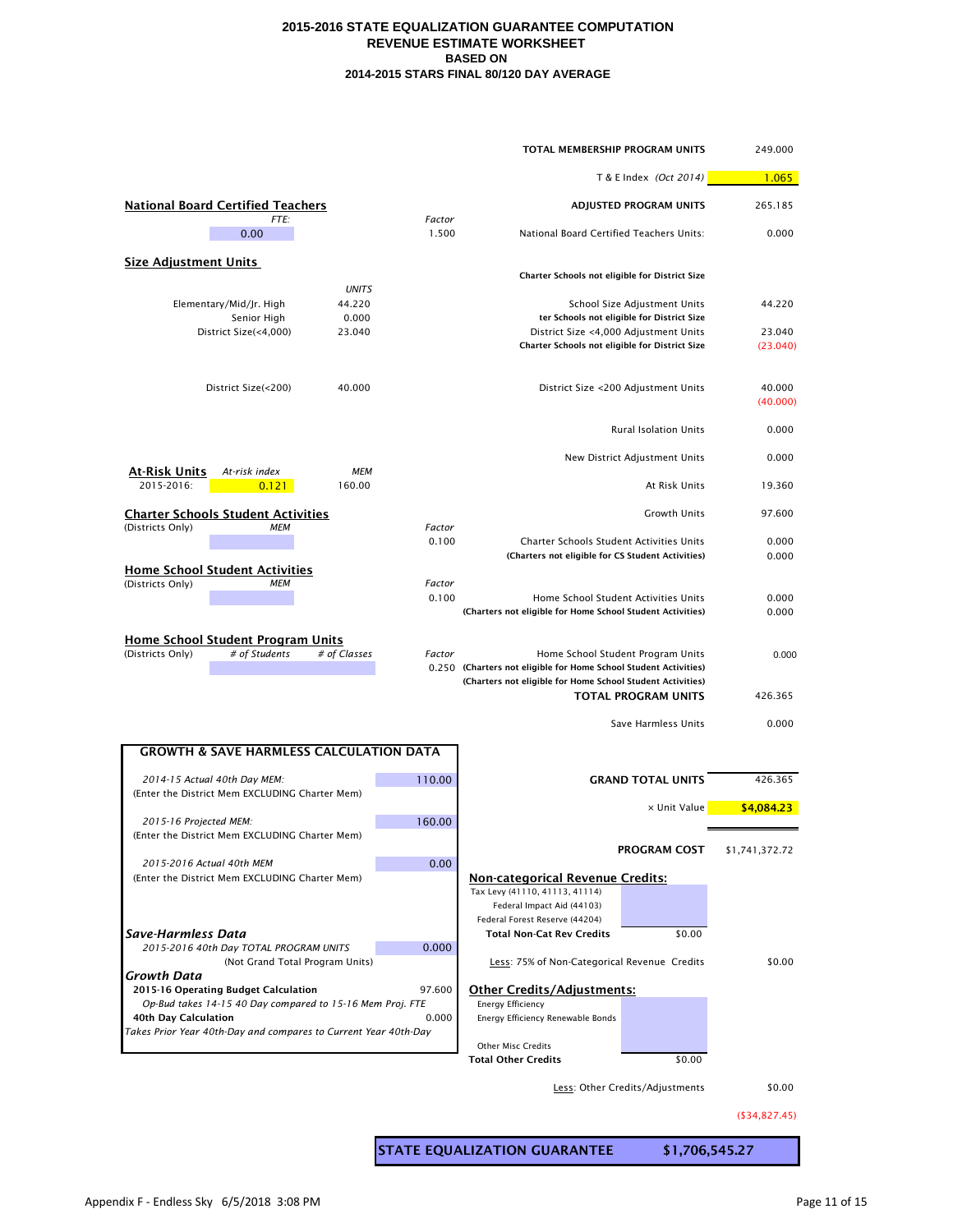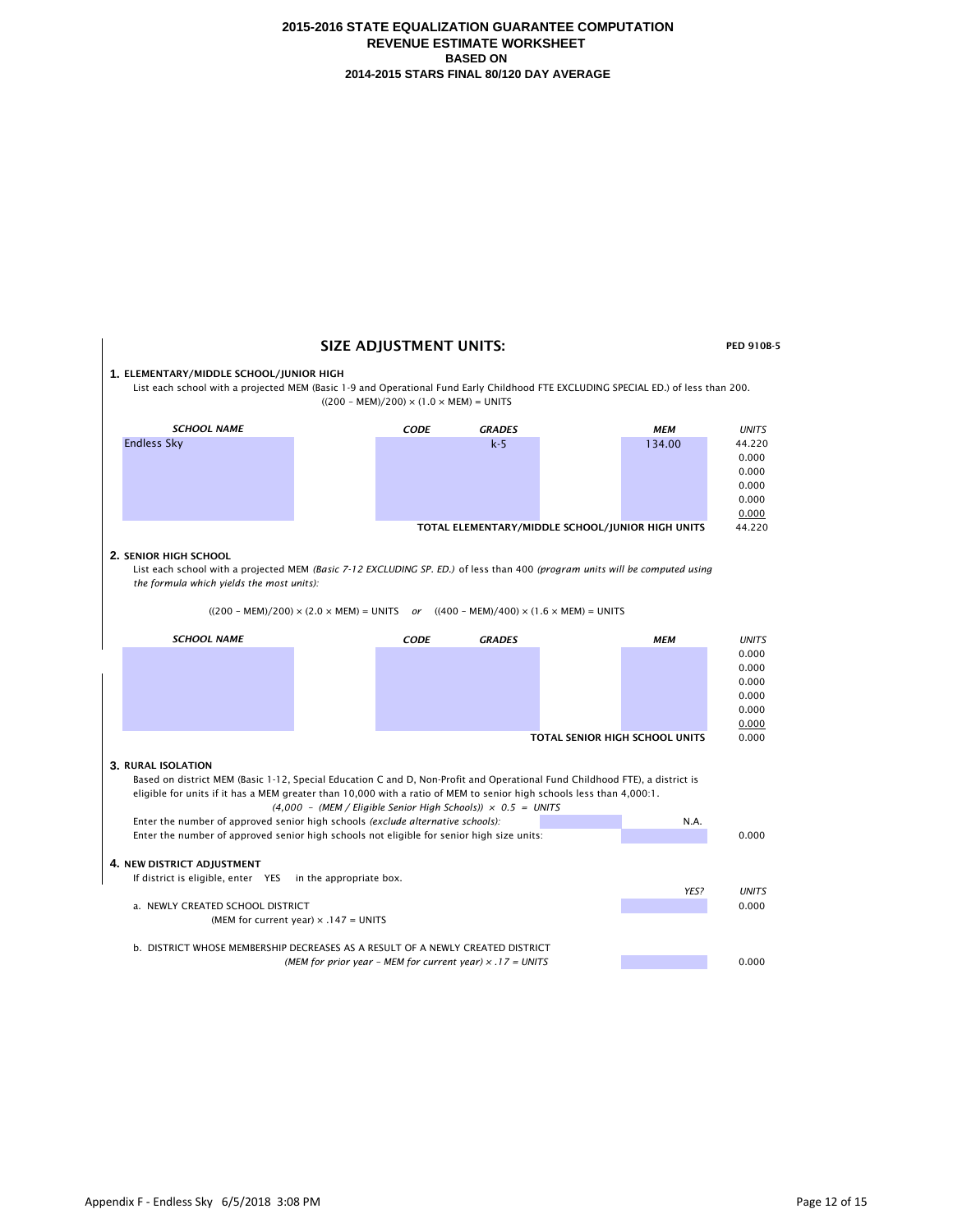| <b>Charter Name</b>                      |                                                               | <b>Endless Sky</b>       |                             |                                |                          | <b>Charter Number</b>                |               |
|------------------------------------------|---------------------------------------------------------------|--------------------------|-----------------------------|--------------------------------|--------------------------|--------------------------------------|---------------|
|                                          |                                                               |                          | C &                         | D &                            |                          |                                      | <b>GRADE</b>  |
|                                          | 3Y DD                                                         | 4Y DD                    | <b>C-GIFTED</b>             | <b>D-GIFTED</b>                |                          | *BASIC                               | <b>TOTAL</b>  |
| <b>Kindergarten Program</b>              |                                                               |                          |                             |                                |                          |                                      |               |
| PRE-K<br><b>FDK</b>                      |                                                               |                          | 1.00                        | 1.00                           |                          | 28.00                                | 0.00<br>30.00 |
| <b>Basic Program</b>                     |                                                               |                          |                             |                                |                          |                                      |               |
| Grade 1                                  |                                                               |                          | 1.00                        | 1.00                           |                          | 28.00                                | 30.00         |
| Grade 2                                  |                                                               |                          | 1.00                        | 1.00                           |                          | 48.00                                | 50.00         |
| Grade 3                                  |                                                               |                          | 1.00                        | 1.00                           |                          | 48.00                                | 50.00         |
| Grade 4                                  |                                                               |                          | 1.00                        | 1.00                           |                          | 48.00                                | 50.00         |
| Grade 5                                  |                                                               |                          | 1.00                        | 1.00                           |                          | 48.00                                | 50.00         |
| Grade 6                                  |                                                               |                          | 0.00                        | 0.00                           |                          | 0.00                                 | 0.00          |
| Grade 7<br>Grade 8                       |                                                               |                          | 0.00<br>0.00                | 0.00<br>0.00                   |                          | 0.00<br>0.00                         | 0.00<br>0.00  |
| Grade 9                                  |                                                               |                          | 0.00                        | 0.00                           |                          | 0.00                                 | 0.00          |
| Grade 10                                 |                                                               |                          | 0.00                        | 0.00                           |                          | 0.00                                 | 0.00          |
| Grade 11                                 |                                                               |                          | 0.00                        | 0.00                           |                          | 0.00                                 | 0.00          |
| Grade 12                                 |                                                               |                          | 0.00                        | 0.00                           |                          | 0.00                                 | 0.00          |
| <b>Totals</b>                            | 0.00                                                          | 0.00                     | 6.00                        | 6.00                           |                          | 248.00                               |               |
|                                          | *INCLUDE STUDENTS RECEIVING A/B SERVICES                      |                          |                             |                                |                          | PRE-K FTE                            | 30.00         |
|                                          |                                                               |                          |                             |                                |                          | <b>TOTAL GRADES 1-12</b>             | 230.00        |
|                                          |                                                               |                          |                             |                                |                          | <b>SUBTOTAL MEM</b>                  | 260.00        |
|                                          | Is this a Charter School?                                     | Y                        |                             |                                |                          |                                      |               |
|                                          | Is this for the 40th Day?                                     | ${\bf N}$                |                             |                                |                          | <b>TOTAL MEM</b>                     | 260.00        |
|                                          |                                                               |                          |                             |                                |                          |                                      |               |
|                                          |                                                               | <b>ECE</b><br><b>FTE</b> | <b>COST</b><br><b>INDEX</b> | <b>PROGRAM</b><br><b>UNITS</b> |                          |                                      |               |
| <b>Kindergarten</b>                      |                                                               |                          |                             |                                |                          |                                      |               |
| PRE-K and FDK                            |                                                               | 30.00                    | 1.44                        | 43.200                         |                          | Kindergarten Units                   | 43.200        |
| <b>Basic Program (Grade Total)</b>       |                                                               |                          |                             |                                |                          |                                      |               |
| Grade 01                                 |                                                               | 30.00                    | 1.20                        | 36.000                         |                          |                                      |               |
| Grade 02                                 |                                                               | 50.00                    | 1.18                        | 59.000                         |                          |                                      |               |
| Grade 03                                 |                                                               | 50.00                    | 1.18                        | 59.000                         |                          |                                      |               |
| Grade 04                                 |                                                               | 50.00                    | 1.045                       | 52.250                         |                          |                                      |               |
| Grade 05                                 |                                                               | 50.00                    | 1.045                       | 52.250                         |                          |                                      |               |
| Grade 06                                 |                                                               | 0.00                     | 1.045                       | 0.000                          |                          |                                      |               |
| Grade 07 *                               |                                                               | 0.00                     | 1.25                        | 0.000                          |                          |                                      |               |
| Grade 08                                 | $\star$                                                       | 0.00                     | 1.25                        | 0.000                          |                          |                                      |               |
| Grade 09                                 | $\star$                                                       | 0.00                     | 1.25                        | 0.000                          |                          |                                      |               |
| Grade 10                                 | $\ast$                                                        | 0.00                     | 1.25                        | 0.000                          |                          |                                      |               |
| Grade 11                                 | $\ast$<br>$\ast$                                              | 0.00                     | 1.25                        | 0.000                          |                          |                                      |               |
| Grade 12                                 | * Includes Vocational Weighting                               | 0.00                     | 1.25                        | 0.000                          |                          |                                      |               |
|                                          |                                                               |                          |                             |                                |                          | <b>Basic Program Units</b>           | 258.500       |
| <b>Special Education</b>                 |                                                               | <b>MEM</b>               | Factor                      |                                |                          |                                      |               |
|                                          | C & C-Gifted                                                  | 6.00                     | 1.00                        | 6.000                          |                          |                                      |               |
|                                          | D & D-Gifted                                                  | 6.00                     | 2.00                        | 12.000                         |                          |                                      |               |
|                                          | 3 & 4 Yr. DD                                                  |                          | 2.00                        | 0.000                          |                          |                                      |               |
| A/B MEM (Reg/Gft & Inc 3Y&4Y-12th)       |                                                               | 30.00                    | 0.70                        |                                | 21.000 Special Ed. Units | 39.000                               |               |
|                                          | Adjusted Ancillary FTE                                        | 1.4700                   | 25.00                       |                                | Ancillary FTE Units      | 36.750                               |               |
|                                          | <b>Elementary Fine Arts Program</b>                           |                          |                             |                                |                          | <b>Total Special Education Units</b> | 75.750        |
|                                          | <b>MEM</b>                                                    |                          | Factor                      |                                |                          |                                      |               |
|                                          | 260.00                                                        |                          | 0.0500                      |                                |                          | Fine Arts Program Units              | 13.000        |
|                                          |                                                               |                          |                             |                                |                          |                                      |               |
| <b>Bilingual Program</b><br><b>HOURS</b> | МЕМ                                                           | <b>FTE</b>               | Factor                      |                                |                          |                                      |               |
| 1                                        |                                                               | 0.00                     |                             |                                |                          |                                      |               |
| 2                                        |                                                               | 0.00                     |                             |                                |                          |                                      |               |
| 3                                        |                                                               | 0.00                     |                             |                                |                          |                                      |               |
| <b>Total Bilingual</b>                   | 0.00                                                          | 0.00                     | 0.500                       |                                |                          | <b>Bilingual Units</b>               | 0.000         |
|                                          | (May not total more than the no. of students in grades K-12.) |                          |                             |                                |                          |                                      |               |
|                                          |                                                               |                          |                             |                                |                          |                                      |               |
| <b>Elementary P.E. Program</b>           |                                                               |                          |                             |                                |                          |                                      |               |
|                                          | <b>MEM</b>                                                    |                          | Factor                      |                                |                          |                                      |               |
|                                          |                                                               |                          | 0.060                       |                                |                          | Elementary P.E. Units                | 0.000         |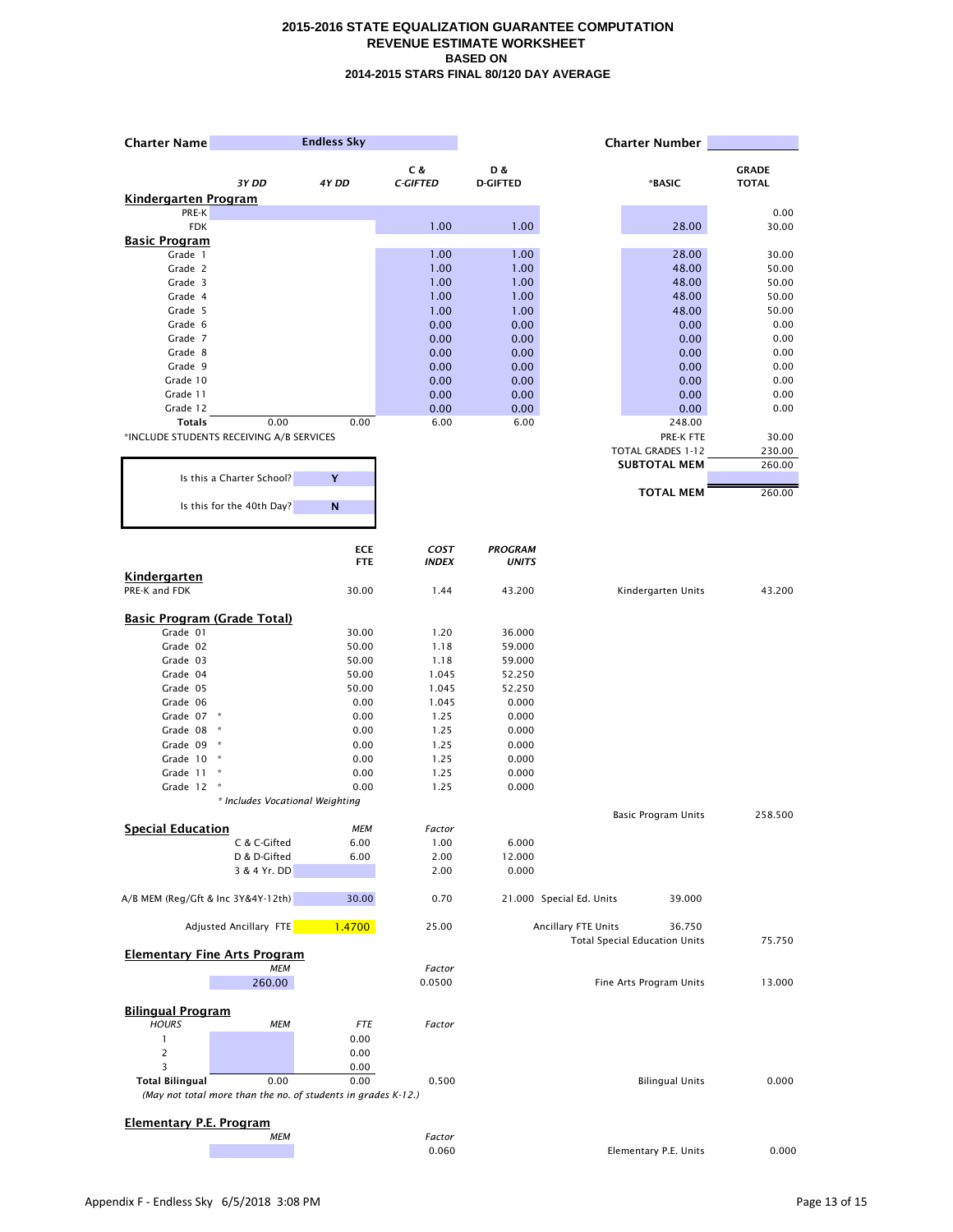|                                                                                         |                 | TOTAL MEMBERSHIP PROGRAM UNITS                                                                                                 | 390.450        |
|-----------------------------------------------------------------------------------------|-----------------|--------------------------------------------------------------------------------------------------------------------------------|----------------|
|                                                                                         |                 | T & E Index (Oct 2014)                                                                                                         | 1.065          |
| <b>National Board Certified Teachers</b>                                                |                 | <b>ADJUSTED PROGRAM UNITS</b>                                                                                                  | 415.829        |
| FTE:<br>0.00                                                                            | Factor<br>1.500 | National Board Certified Teachers Units:                                                                                       | 0.000          |
| <b>Size Adjustment Units</b>                                                            |                 | Charter Schools not eligible for District Size                                                                                 |                |
| <b>UNITS</b><br>0.000<br>Elementary/Mid/Jr. High                                        |                 | School Size Adjustment Units                                                                                                   | 0.000          |
| Senior High<br>0.000                                                                    |                 | ter Schools not eligible for District Size                                                                                     |                |
| District Size(<4,000)<br>36.465                                                         |                 | District Size <4,000 Adjustment Units                                                                                          | 36.465         |
|                                                                                         |                 | Charter Schools not eligible for District Size                                                                                 | (36.465)       |
| District Size(<200)<br>0.000                                                            |                 | District Size <200 Adjustment Units                                                                                            | 0.000<br>0.000 |
|                                                                                         |                 | <b>Rural Isolation Units</b>                                                                                                   | 0.000          |
| <b>At-Risk Units</b><br>At-risk index<br>MEM                                            |                 | New District Adjustment Units                                                                                                  | 0.000          |
| 2015-2016:<br>0.121<br>260.00                                                           |                 | At Risk Units                                                                                                                  | 31.460         |
| <b>Charter Schools Student Activities</b>                                               |                 | <b>Growth Units</b>                                                                                                            | 196.100        |
| (Districts Only)<br>MEM                                                                 | Factor<br>0.100 | <b>Charter Schools Student Activities Units</b>                                                                                | 0.000          |
|                                                                                         |                 | (Charters not eligible for CS Student Activities)                                                                              | 0.000          |
| <b>Home School Student Activities</b><br>(Districts Only)<br>MEM                        | Factor          |                                                                                                                                |                |
|                                                                                         | 0.100           | Home School Student Activities Units<br>(Charters not eligible for Home School Student Activities)                             | 0.000<br>0.000 |
| <b>Home School Student Program Units</b>                                                |                 |                                                                                                                                |                |
| # of Students<br># of Classes<br>(Districts Only)                                       | Factor          | Home School Student Program Units                                                                                              | 0.000          |
|                                                                                         |                 | 0.250 (Charters not eligible for Home School Student Activities)<br>(Charters not eligible for Home School Student Activities) |                |
|                                                                                         |                 | <b>TOTAL PROGRAM UNITS</b>                                                                                                     | 643.389        |
|                                                                                         |                 | Save Harmless Units                                                                                                            | 0.000          |
| <b>GROWTH &amp; SAVE HARMLESS CALCULATION DATA</b>                                      |                 |                                                                                                                                |                |
| 2014-15 Actual 40th Day MEM:                                                            | 160.00          | <b>GRAND TOTAL UNITS</b>                                                                                                       | 643.389        |
| (Enter the District Mem EXCLUDING Charter Mem)                                          |                 |                                                                                                                                |                |
| 2015-16 Projected MEM:                                                                  | 260.00          | x Unit Value                                                                                                                   | \$4,084.23     |
| (Enter the District Mem EXCLUDING Charter Mem)                                          |                 |                                                                                                                                |                |
| 2015-2016 Actual 40th MEM                                                               | 0.00            | <b>PROGRAM COST</b>                                                                                                            | \$2,627,748.66 |
| (Enter the District Mem EXCLUDING Charter Mem)                                          |                 | <b>Non-categorical Revenue Credits:</b>                                                                                        |                |
|                                                                                         |                 | Tax Levy (41110, 41113, 41114)<br>Federal Impact Aid (44103)                                                                   |                |
|                                                                                         |                 | Federal Forest Reserve (44204)                                                                                                 |                |
| <b>Save-Harmless Data</b>                                                               |                 | <b>Total Non-Cat Rev Credits</b><br>\$0.00                                                                                     |                |
| 2015-2016 40th Day TOTAL PROGRAM UNITS<br>(Not Grand Total Program Units)               | 0.000           | Less: 75% of Non-Categorical Revenue Credits                                                                                   | \$0.00         |
| <b>Growth Data</b><br>2015-16 Operating Budget Calculation                              | 196.100         | <b>Other Credits/Adjustments:</b>                                                                                              |                |
| Op-Bud takes 14-15 40 Day compared to 15-16 Mem Proj. FTE                               |                 | <b>Energy Efficiency</b>                                                                                                       |                |
| 40th Day Calculation<br>Takes Prior Year 40th-Day and compares to Current Year 40th-Day | 0.000           | Energy Efficiency Renewable Bonds                                                                                              |                |
|                                                                                         |                 | <b>Other Misc Credits</b>                                                                                                      |                |
|                                                                                         |                 | <b>Total Other Credits</b><br>\$0.00                                                                                           |                |
|                                                                                         |                 | Less: Other Credits/Adjustments                                                                                                | \$0.00         |

(\$52,554.97)

**STATE EQUALIZATION GUARANTEE \$2,575,193.68**